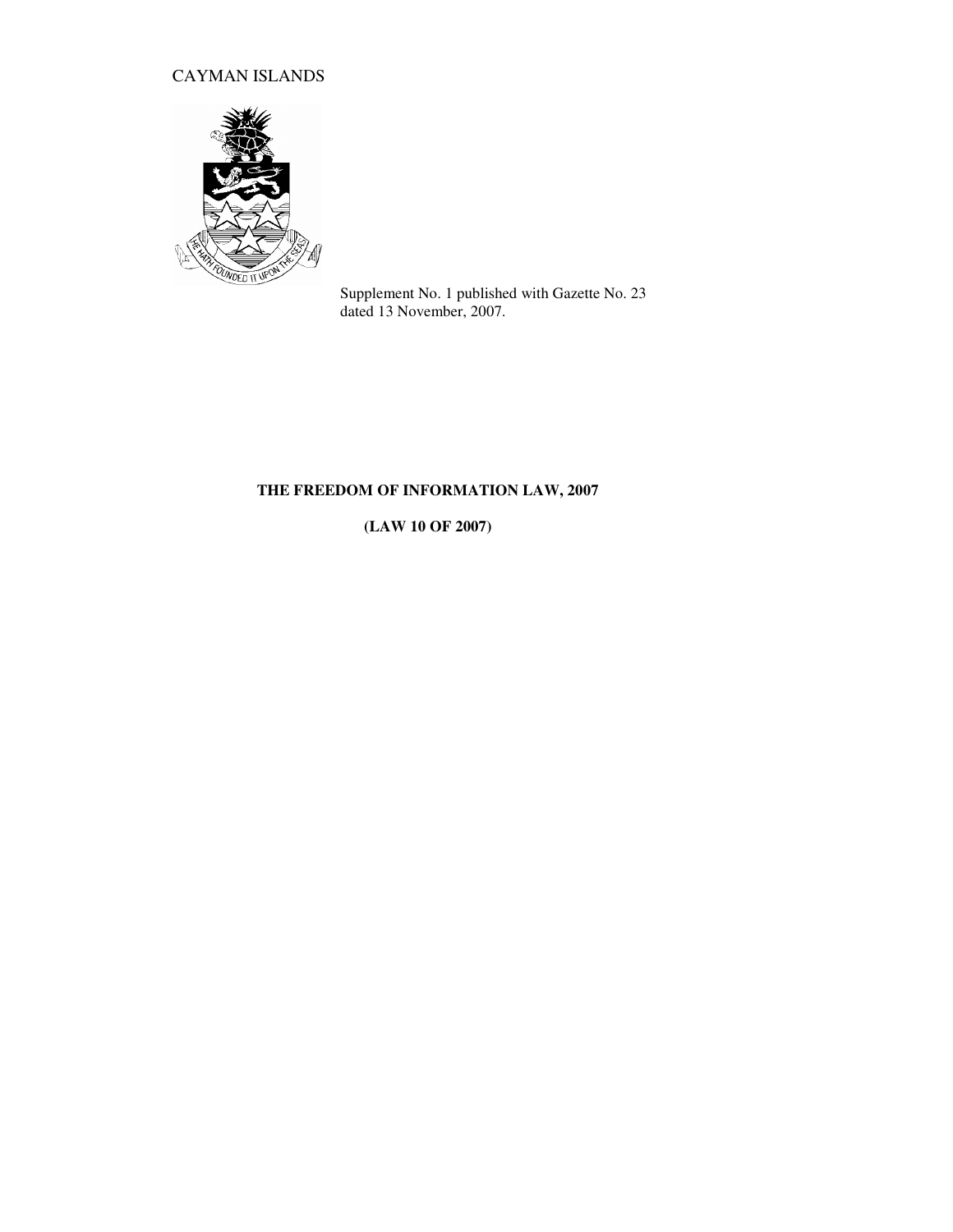*The Freedom of Information Law, 2007*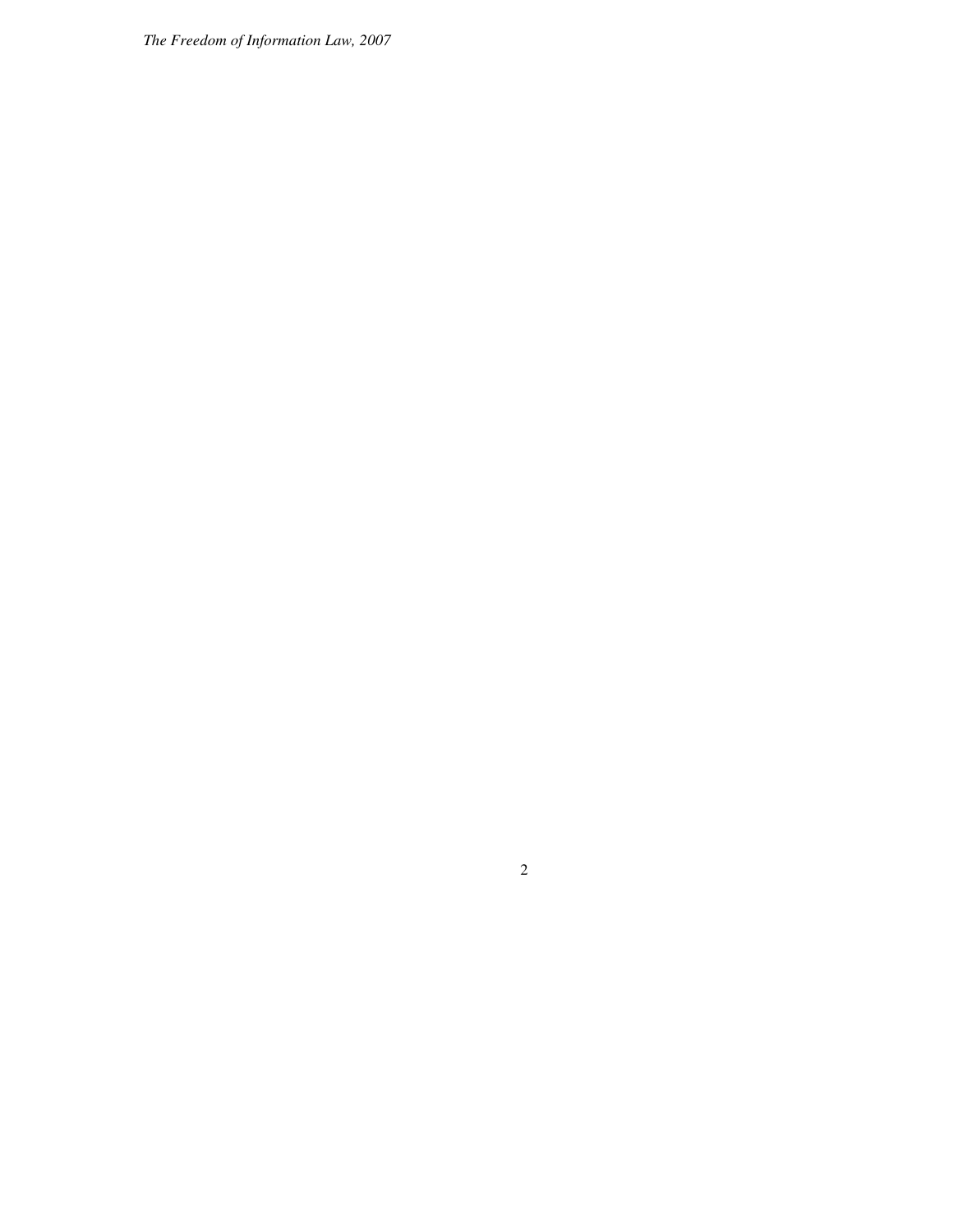### **THE FREEDOM OF INFORMATION LAW, 2007**

## **ARRANGEMENT OF SECTIONS**

# **PART I PRELIMINARY**

- 1. Short title and commencement.
- 2. Definitions.
- 3. Application.<br>4. Objects of La
- Objects of Law.

### **PART II RIGHT OF ACCESS**

- 5. Publication of information by public authorities.
- 6. General right of access.
- 7. Application for access.
- 8. Transfer of requests.
- 9. Vexatious, repetitive or unreasonable requests.
- 10. Forms of access.
- 11. Assistance and deferment of access.
- 12. Partial access.
- 13. Cost of access.
- 14. Grant of access.

## **PART III EXEMPT RECORDS**

- 15. Records affecting security, defence or international relations, etc.
- 16. Records relating to law enforcement.
- 17. Records subject to legal privilege, etc.
- 18. Records affecting national economy.
- 19. Records revealing government's deliberative processes.
- 20. Prejudice to effective conduct of public affairs.
- 21. Records relating to commercial interests.
- 22. Records relating to heritage sites, etc.
- 23. Records relating to personal information.
- 24. Records likely to endanger health and safety.
- 25. Issuance of certificate re exempt record.
- 26. Some exemptions are subject to public interest test.
- 27. Making of decisions and reasons public.

# **PART IV AMENDMENT AND ANNOTATION OF RECORDS**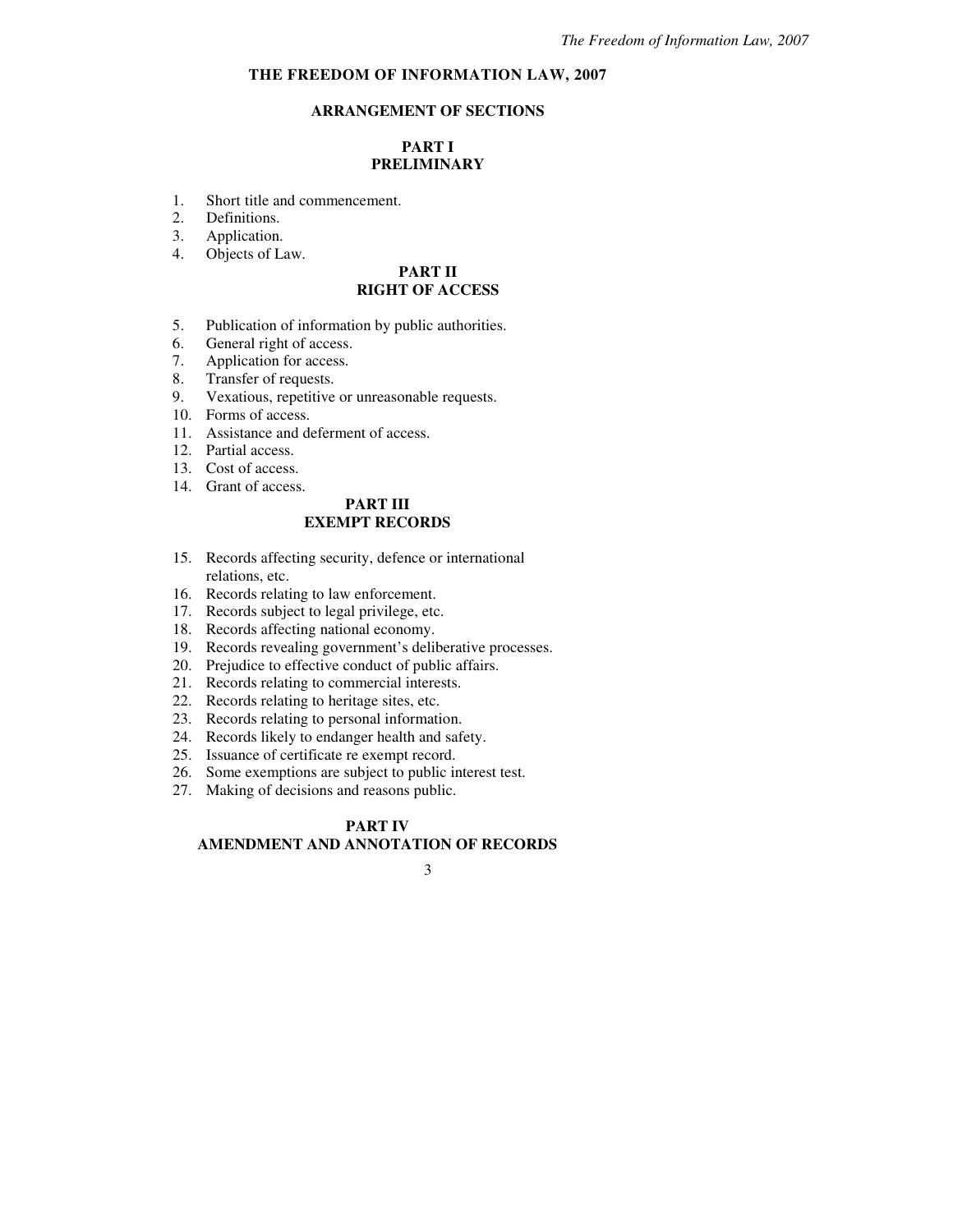- 28. Application for amendment or annotation of records.
- 29. Amendment of records.
- 30. Annotation of records of personal information.
- 31. Notice of amendments or annotations.
- 32. Transfer of applications for amendment or annotation.

#### **PART V INTERNAL REVIEW**

- 33. Application for internal review.
- 34. Procedure for internal review.

## **PART VI INFORMATION COMMISSIONER**

- 35. Office of the Information Commissioner.
- 36. Independence and powers.
- 37. Information Commissioner to be subject to Public Service Management Law.
- 38. Staff.
- 39. General activities.
- 40. Reports.
- 41. Protection of the Commissioner.

## **PART VII ENFORCEMENT BY COMMISSIONER**

- 42. Appeal to Commissioner.
- 43. Decision on appeal.
- 44. Implementation of decision.
- 45. Commissioner's powers generally to investigate.
- 46. Investigations on Commissioners initiative.
- 47. Appeal from Commissioner's decisions and orders.
- 48. Decisions and orders of Commissioner binding.

## **PART VIII MEASURES TO PROMOTE OPENNESS**

- 49. Information managers.
- 50. Whistleblowers.
- 51. Guidance on duty to publish.
- 52. Maintenance of records.
- 53. Training of officials.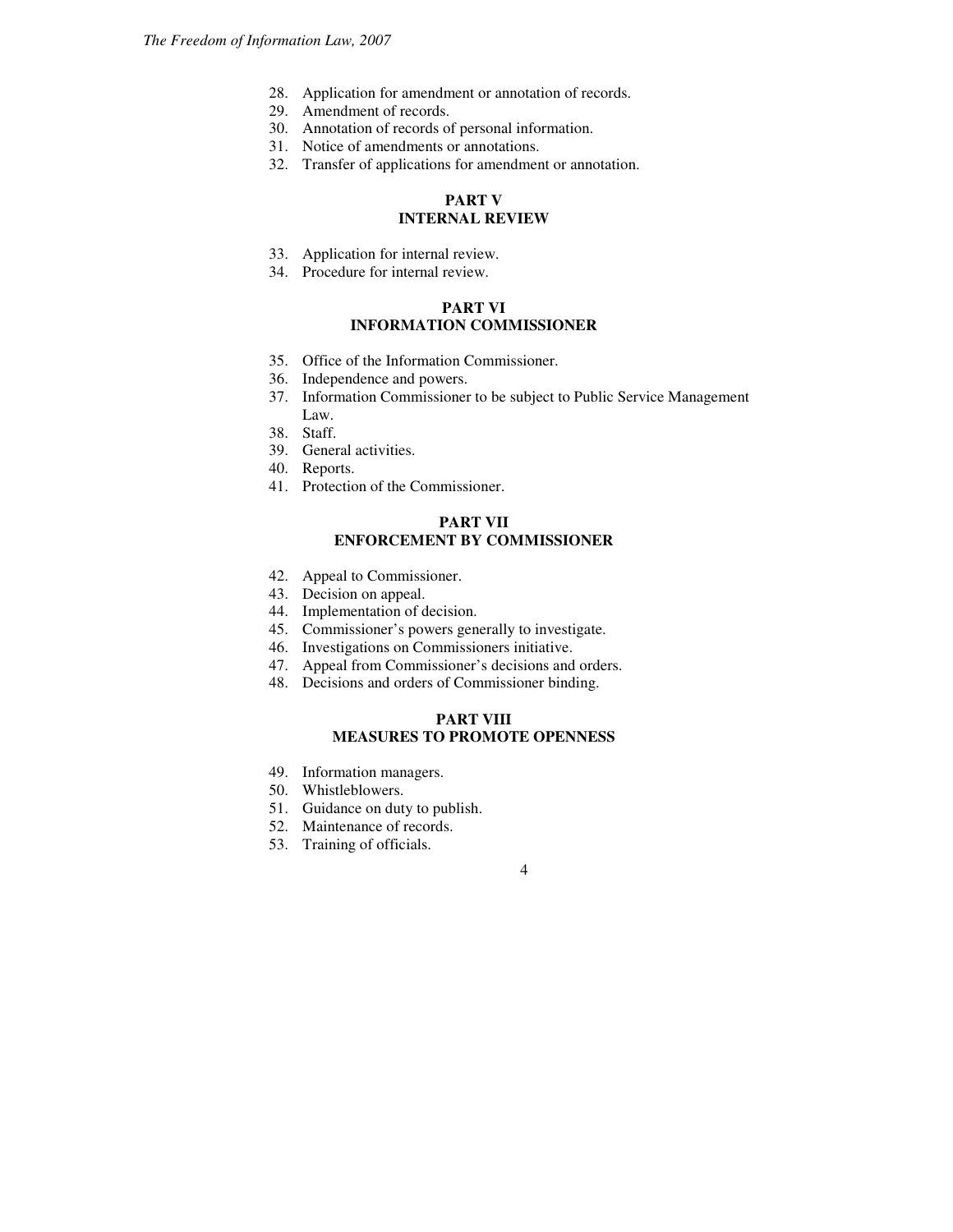# **PART IX MISCELLANEOUS**

- 54. Protection from liability re defamation, breach of confidence and intellectual property rights.
- 55. Offences.
- 56. Provisions re other Laws.
- 57. Regulations.
- 58. Review of Law by Parliamentary committee.

SCHEDULE: INFORMATION TO BE PUBLISHED BY PUBLIC AUTHORITIES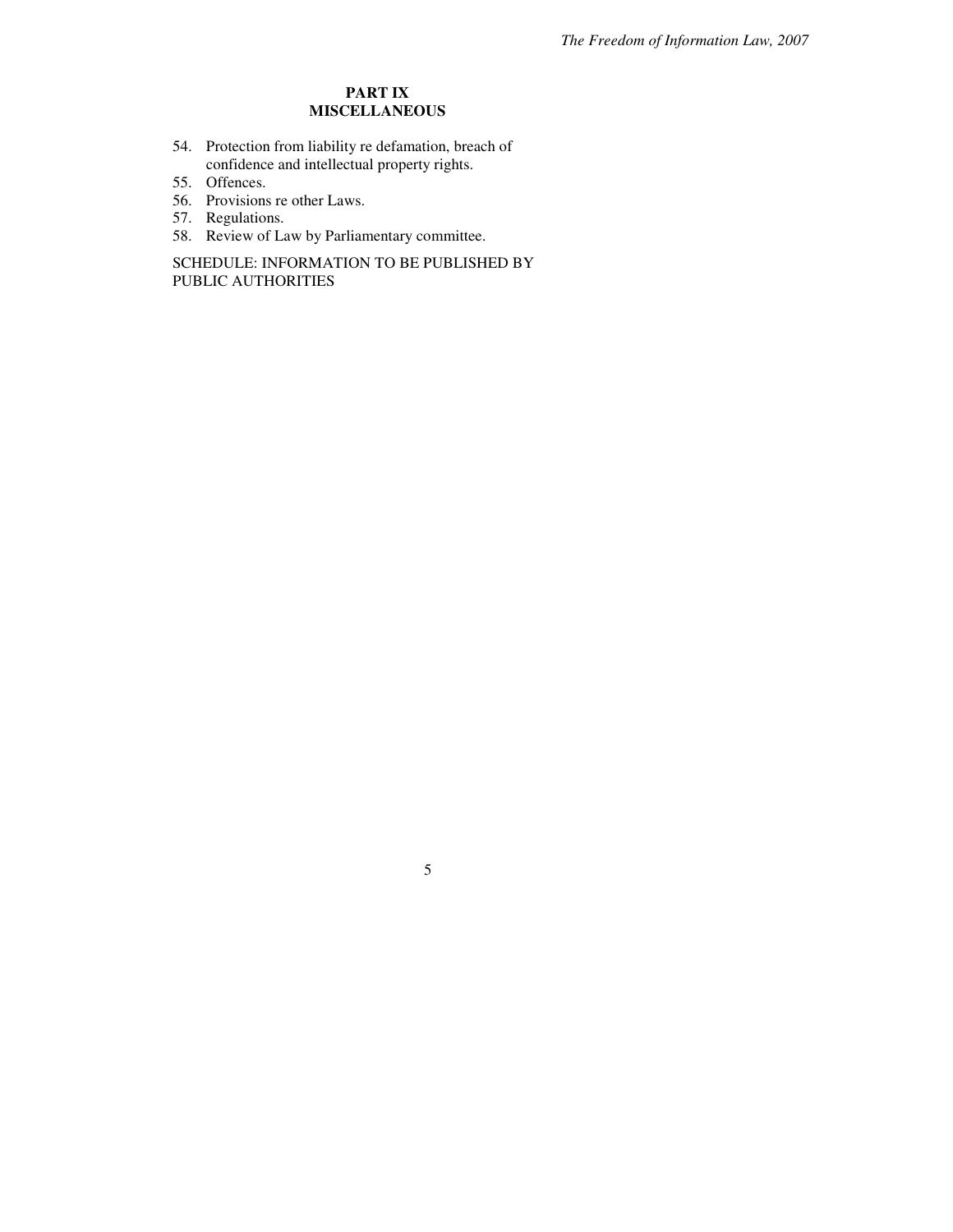*The Freedom of Information Law, 2007*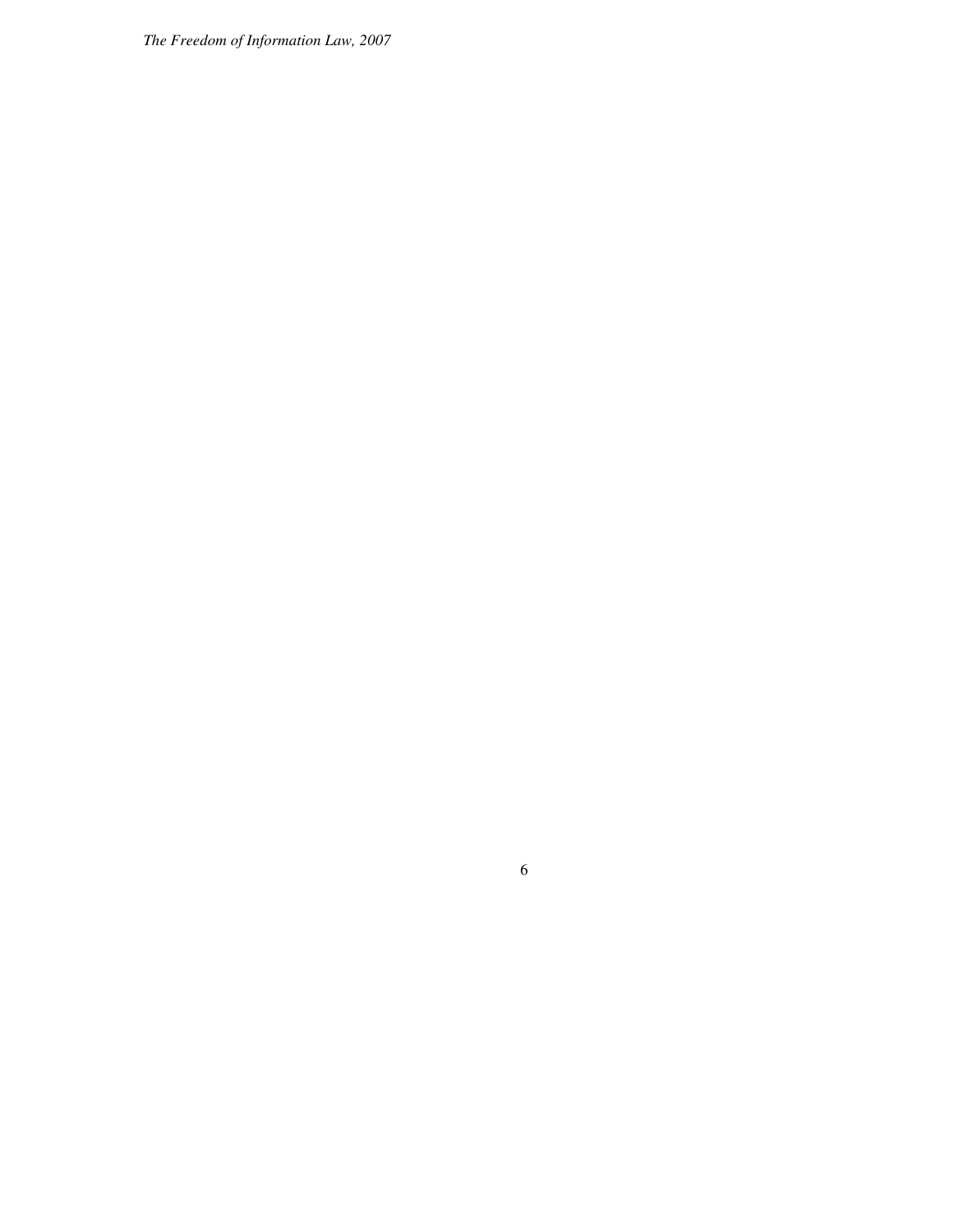CAYMAN ISLANDS

Law 10 of 2007.

I Assent

Stuart Jack

Governor.

Date: 19 October, 2007

### **A LAW TO GIVE TO THE PUBLIC A GENERAL RIGHT OF ACCESS TO RECORDS; AND TO MAKE PROVISION FOR INCIDENTAL AND CONNECTED PURPOSES.**

ENACTED by the Legislature of the Cayman Islands.

#### **PART I PRELIMINARY**

1. (1) This Law may be cited as the Freedom of Information Law, 2007.

(2) This Law shall come into operation on such date as may be appointed by Order made by the Governor in Cabinet and for that purpose different dates may be appointed for different provisions.

2. In this Law-

"appointed day" means the day appointed pursuant to section 1;

"Commissioner" means the Information Commissioner referred to in section 35;

"exempt matter" means matter that is exempt from disclosure, whether or not the rest or part of the rest of the record is liable to disclosure;

"exempt record" means a record referred to in Part III;

"foreign government" includes the Government of the United Kingdom of Great Britain and Northern Ireland and its Overseas Territories other than the Government of the Cayman Islands;

7

Definitions

Short title and commencement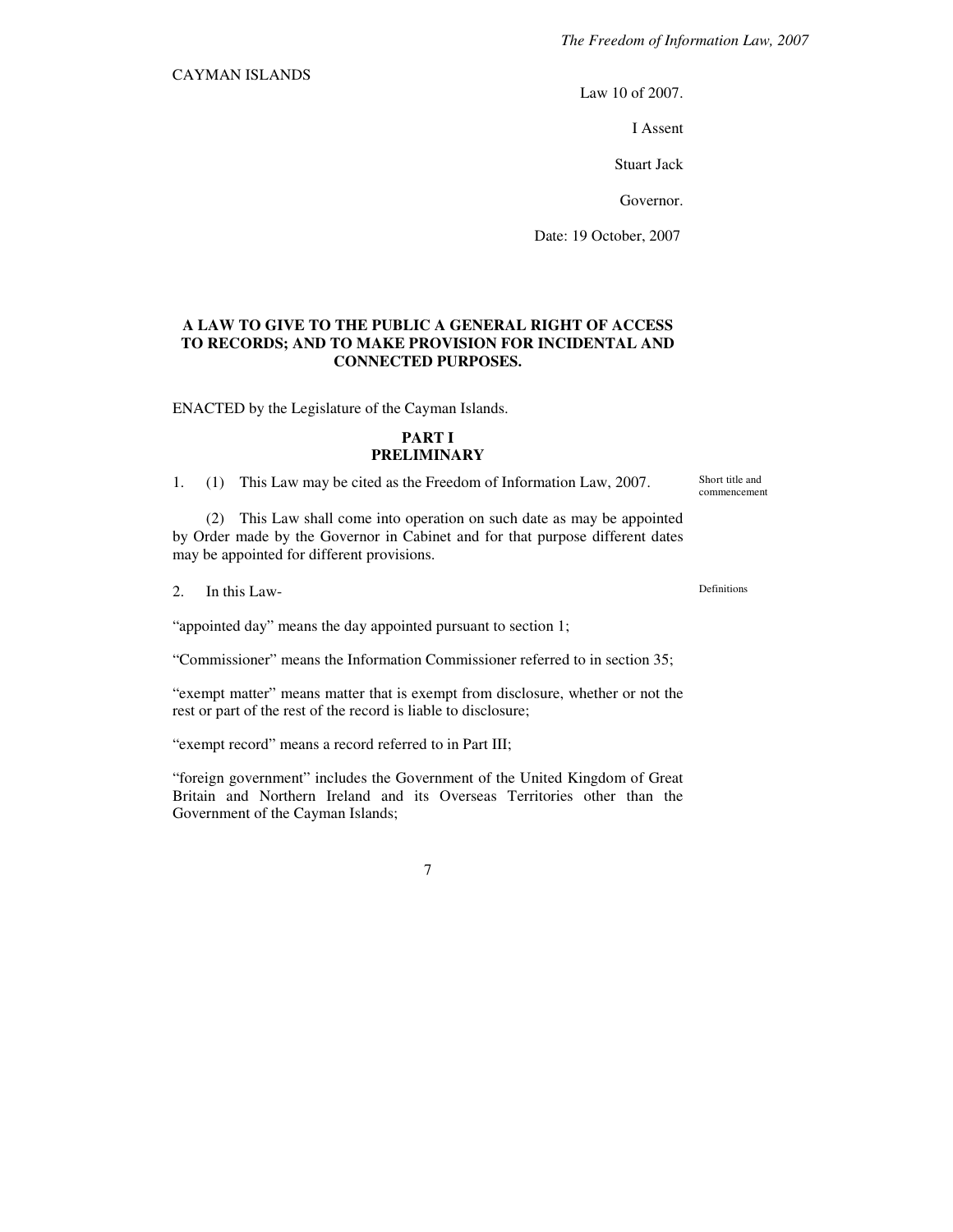"government company" means a company in which the government has a controlling interest and includes a subsidiary of such company;

"hold", in relation to a record that is liable to production under this Law, means in a public authority's possession, custody or control;

"Minister responsible" means the Minister or Official Member responsible for the public authority which holds a record;

"public authority" means-

- (a) a ministry, portfolio or department;
- (b) a statutory body or authority, whether incorporated or not;
- (c) a government company which
	- (i) is wholly owned by the Government or in which the Government holds more than 50% of the shares; or
	- (ii) is specified in an Order under section 3 (2);
- (d) any other body or organization specified in an Order under section  $3(2)$ :

"record" means information held in any form including-

- (a) a record in writing;
- (b) a map, plan, graph or drawing;
- (c) a photograph;
- (d) a disc, tape, sound track or other device in which sounds or other data are embodied, whether electronically or otherwise, so as to be capable (with or without the aid of some other equipment) of being reproduced therefrom;
- (e) any film (including microfilm), negative, tape or other device in which one or more visual images are embodied whether electronically or otherwise, so as to be capable (with or without the aid of some other equipment) of being reproduced therefrom,

held by a public authority in connection with its functions as such, whether or not it was created by that authority or before the commencement of this Law;

"relevant decision" means a decision made in relation to the disclosure or otherwise of a record.

Application

- 3. (1) Subject to subsection (2), this Law applies to-
	- (a) public authorities;
	- (b) records, regardless of the date when they were created;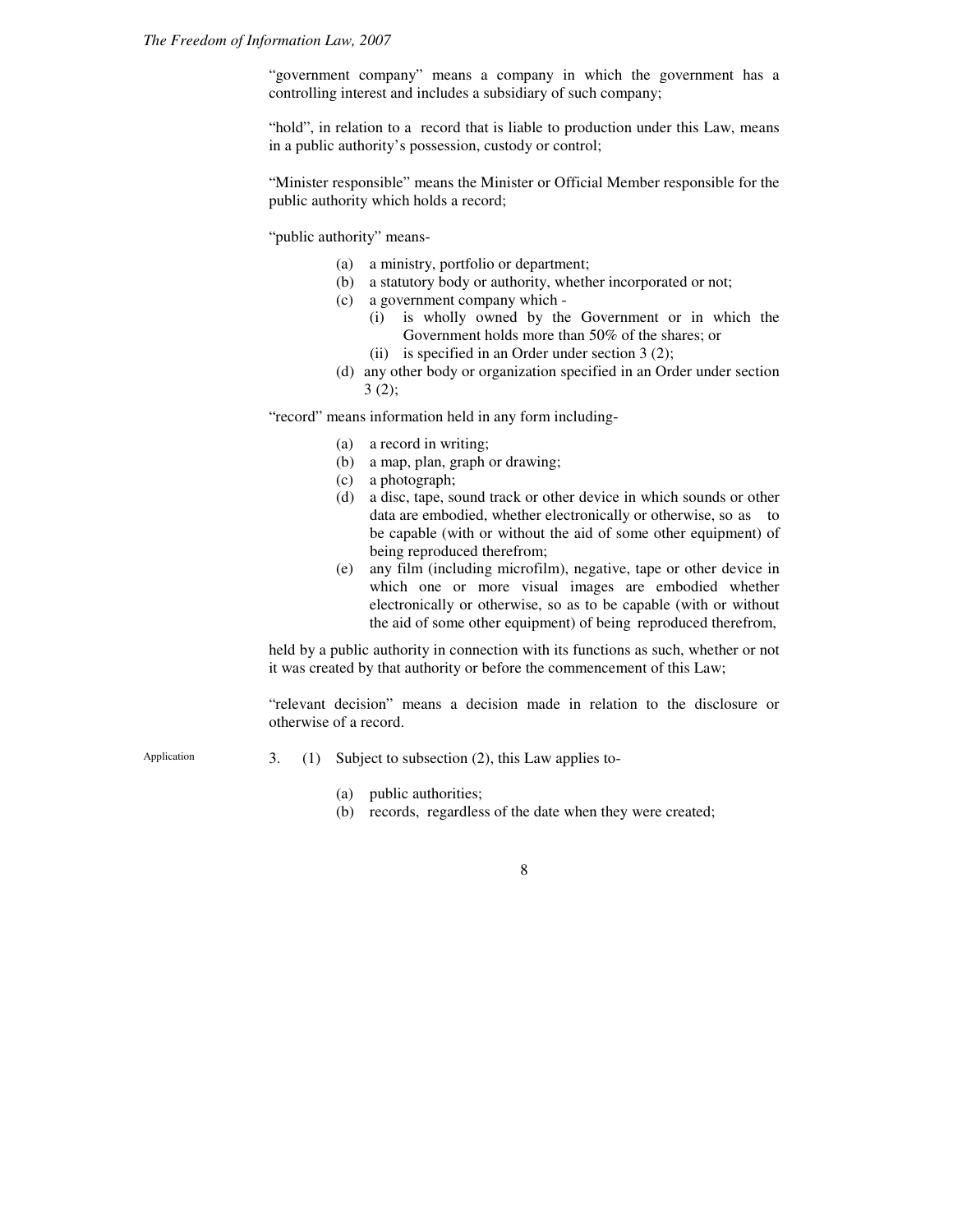but paragraph (a) shall not be read so as to allow access to records containing information-

> (c) that may not be disclosed under section 50 of the Monetary Authority Law (2004 Revision);

> (d) relating to the directors, officers and shareholders of a company registered as an exempted company under Part VII or VIII of the Companies Law (2004 Revision);

(e) any other class of information which the Governor in Cabinet may, by Order, specify.

(2) The Governor in Cabinet may after consulting the entity concerned where he considers such consultation appropriate, by Order, declare that this Law shall apply to-

- (a) such companies, in addition to those specified in paragraph (c) (i) of the definition of "public authority", as may be specified in the Order;
- (b) any other body or organization which provides services of a public nature which are essential to the welfare of the Caymanian society, or to such aspects of their operations as may be specified in the Order;
- (c) any other body or organization which receives government appropriations on a regular basis.

(3) An Order under subsection (2) may be made subject to such exceptions, adaptations or modifications, as the Governor in Cabinet may consider appropriate.

(4) The Governor in Cabinet may, by Order, declare that the application of this Law in relation to any government company specified in paragraph (c) (i) of the definition of "public authority" shall be subject to such exceptions, adaptations or modifications as the Governor in Cabinet may consider appropriate and such Order shall be subject to negative resolution.

- (5) This Law does not apply to-
	- (a) the judicial functions of-
		- (i) a court;
		- (ii) the holder of a judicial office or other office connected with a court;
	- (b) the security or intelligence services (as defined in subsection (8)) in relation to their strategic or operational intelligence-gathering activities;
	- (c) such statutory body or authority as the Governor in Cabinet may specify by Order;

9

(2004 Revision)

(2004 Revision)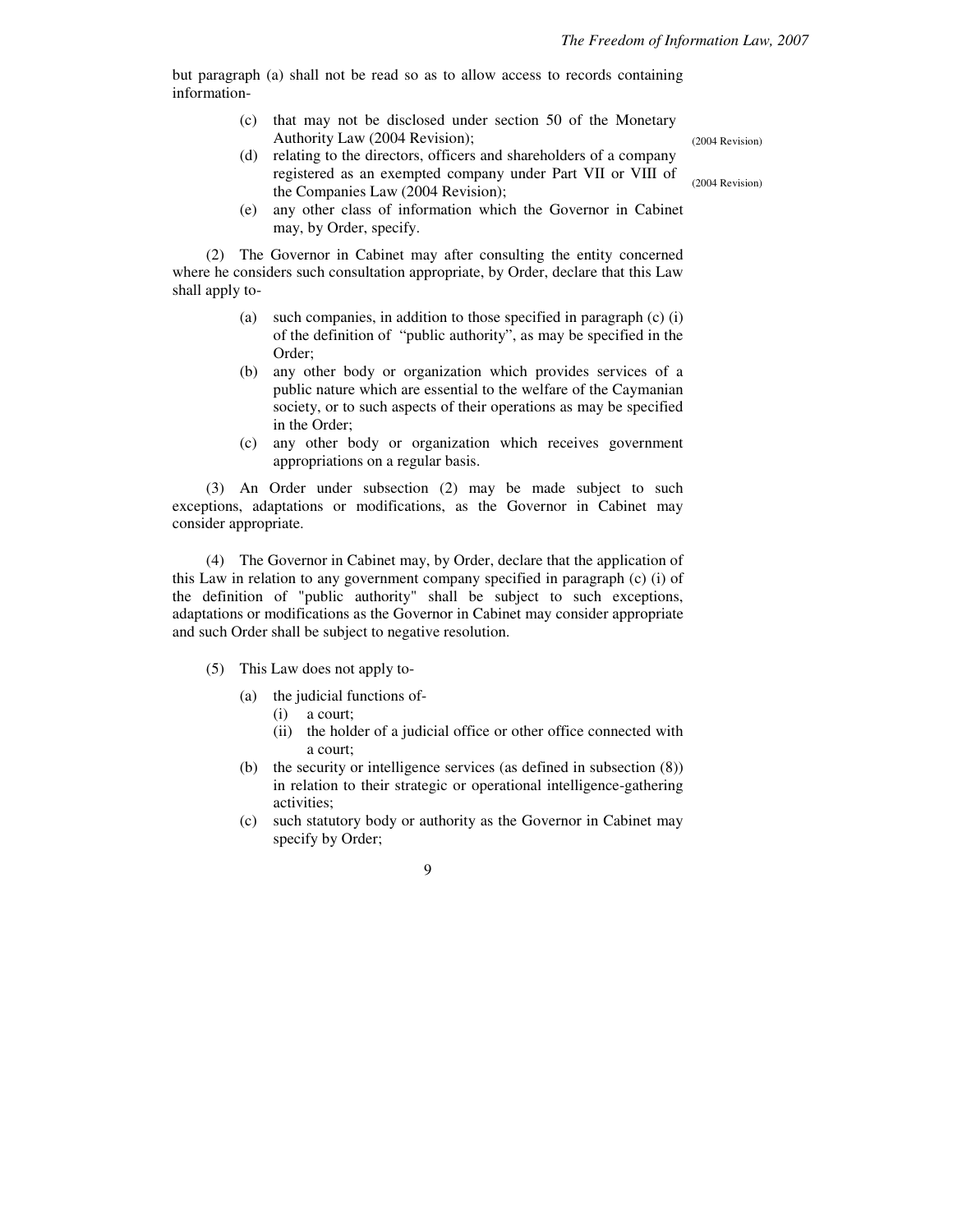- (d) records that belong to the Government of the United Kingdom of Great Britain and Northern Ireland whether they are created or held in the Cayman Islands or elsewhere and a certificate to that effect issued under the hand of the Governor or the Secretary of State shall not be subject to any judicial or quasi-judicial proceedings;
- (e) private holdings of the National Archives where the contract or other arrangements under which the holdings are held do not allow disclosure in the circumstances prescribed under this Law.

(6) This Law applies to records of an administrative nature held in a registry or other office of a court.

(7) Nothing in this Law shall be read as abrogating the provisions of any other Law that restricts access to records.

- (8) In subsection (5) "security or intelligence services" includes-
	- (a) the Cayman Islands Police Service;
	- (b) the Special Constabulary within the Cayman Islands Police Service;
	- (c) the Department of Customs.

4. The objects of this Law are to reinforce and give further effect to certain fundamental principles underlying the system of constitutional democracy, namely-

- (a) governmental accountability;
- (b) transparency; and
- (c) public participation in national decision-making,

by granting to the public a general right of access to records held by public authorities, subject to exemptions which balance that right against the public interest in exempting from disclosure governmental, commercial or personal information.

#### **PART II RIGHT OF ACCESS**

Publication of information by public authorities

of-

- 5. (1) A public authority shall cause to be published within twelve months
	- (a) the appointed day;
	- (b) its establishment; or
	- (c) the coming into operation of an Order under section 3 (2) which specified that authority,

10

Objects of Law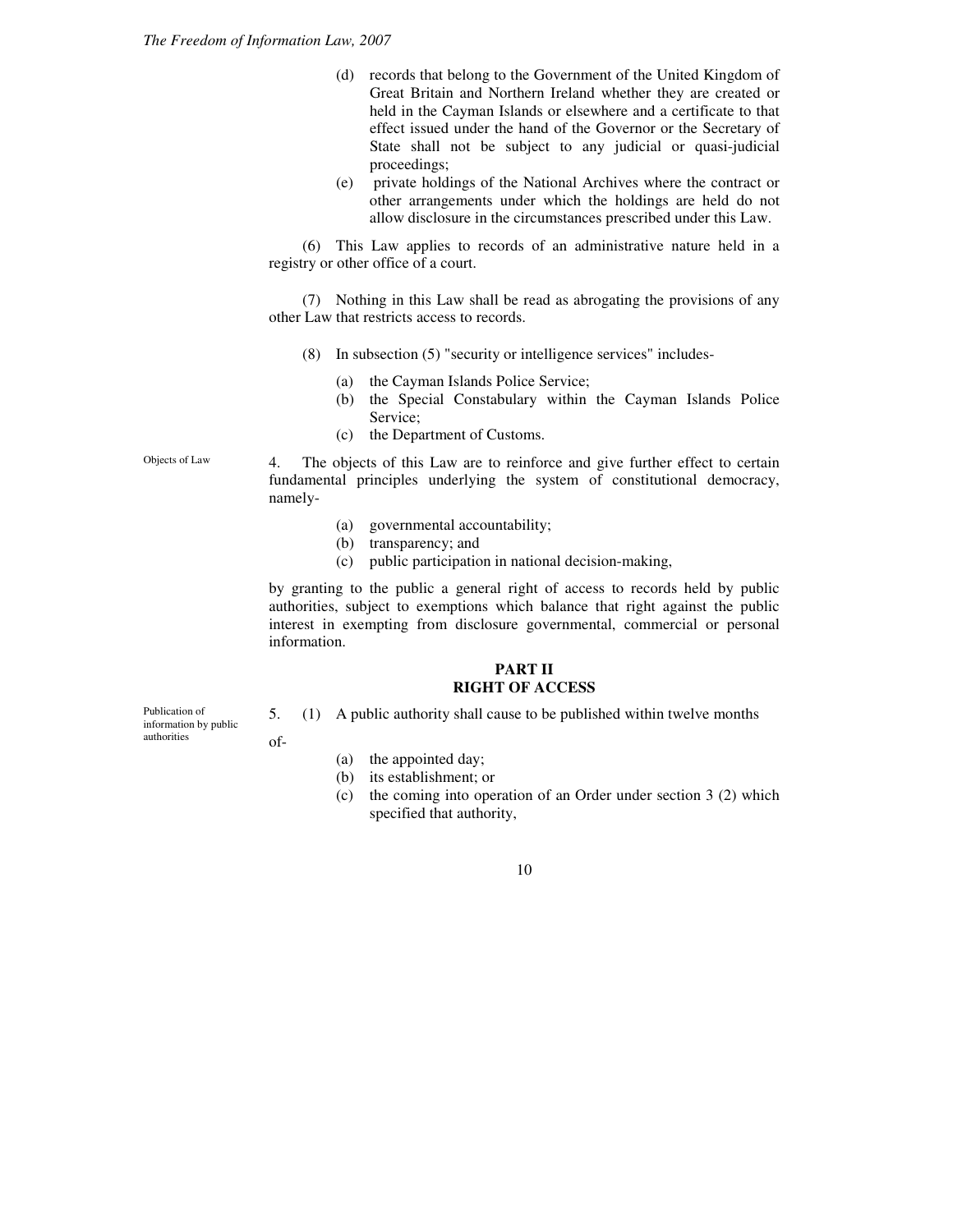whichever is later, an initial statement of its organization and functions, containing the information specified in the Schedule.

(2) The Schedule applies for the purposes of making available to the public the records described in that Schedule.

(3) The information required under subsection (1) shall be published in such manner and be updated with such frequency as may be prescribed.

(4) The Governor in Cabinet may by Order amend the Schedule.

6. (1) Subject to the provisions of this Law, every person shall have a right to obtain access to a record other than an exempt record.

(2) The exemption of a record or part thereof from disclosure shall not apply after the record has been in existence for twenty years unless otherwise stated in this Law.

(3) An applicant for access to a record shall not be required to give any reason for requesting access to that record.

- (4) Where a record is-
	- (a) open to access by the public pursuant to any other enactment as part of a public register or otherwise; or
	- (b) available for purchase by the public in accordance with administrative procedures established for that purpose,

access to that record shall be obtained in accordance with the provisions of that enactment or those procedures.

(5) Where the factors in favour of disclosure and those favouring nondisclosure are equal, the doubt shall be resolved in favour of disclosure but subject to the public interest test prescribed under section 26.

7. (1) A person who wishes to obtain access to a record shall make an Application for access application to the public authority which holds that record.

- (2) An application under subsection (1)-
	- (a) may be made in writing or transmitted by electronic means other than telephone;
	- (b) shall provide such information concerning the record as is reasonably necessary to enable the public authority to identify it.

11

General right of access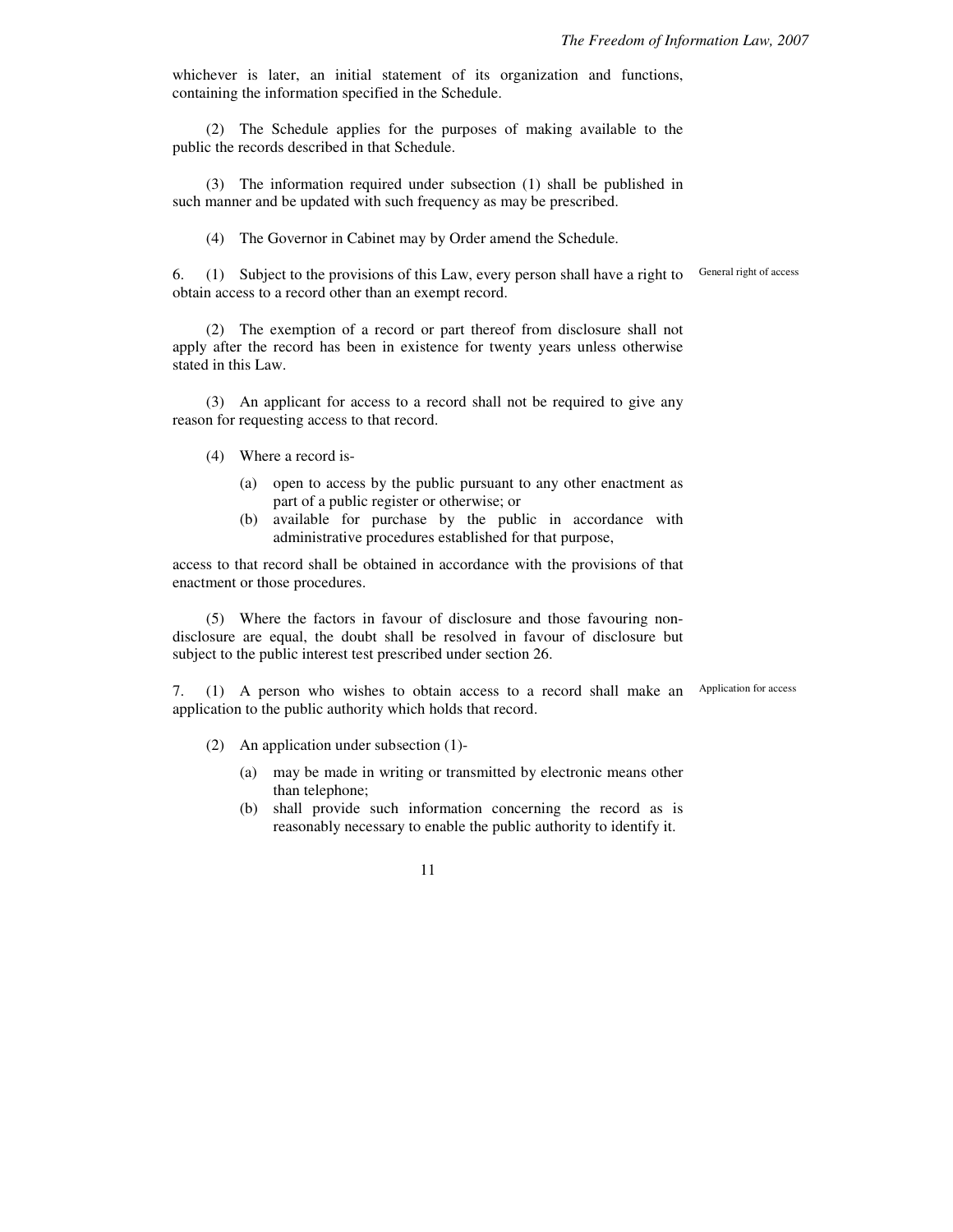- (3) A public authority to which an application is made shall-
	- (a) upon request, assist the applicant in identifying the records to which the application relates;
	- (b) acknowledge receipt of every application made in the prescribed manner;
	- (c) grant to the applicant access to the record specified in the application if it is not an exempt record.

(4) A public authority shall respond to an application as soon as practicable but not later than-

- (a) thirty calendar days after the date of receipt of the application; or
- (b) in the case of an application transferred to it by another authority pursuant to section 8, thirty calendar days after the date of the receipt by that authority,

so, however, that an authority may, for good cause, extend the period of thirty calendar days for a further period, not exceeding one period of thirty calendar days, in any case where there is reasonable cause for such extension.

(5) The response of the public authority shall state its decision on the application, and where the authority or body decides to refuse or defer access or to extend the period of thirty calendar days, it shall state the reasons therefor, and the options available to an applicant.

- 8. (1) Where an application is made to a public authority for a record-
	- (a) which is held by another public authority; or
	- (b) the subject-matter of which is more closely connected with the functions of another public authority,

the first mentioned public authority shall transfer the application or such part of it as may be appropriate to that other public authority, and shall inform the applicant immediately of the transfer or in such period as may be prescribed in regulations.

(2) A transfer of an application pursuant to subsection (1) shall be made as soon as practicable but not later than fourteen calendar days after the date of receipt of the application.

Vexatious, repetitive or unreasonable requests

Transfer of requests

- 9. A public authority is not required to comply with a request where-
	- (a) the request is vexatious;
	- (b) the public authority has recently complied with a substantially similar request from the same person;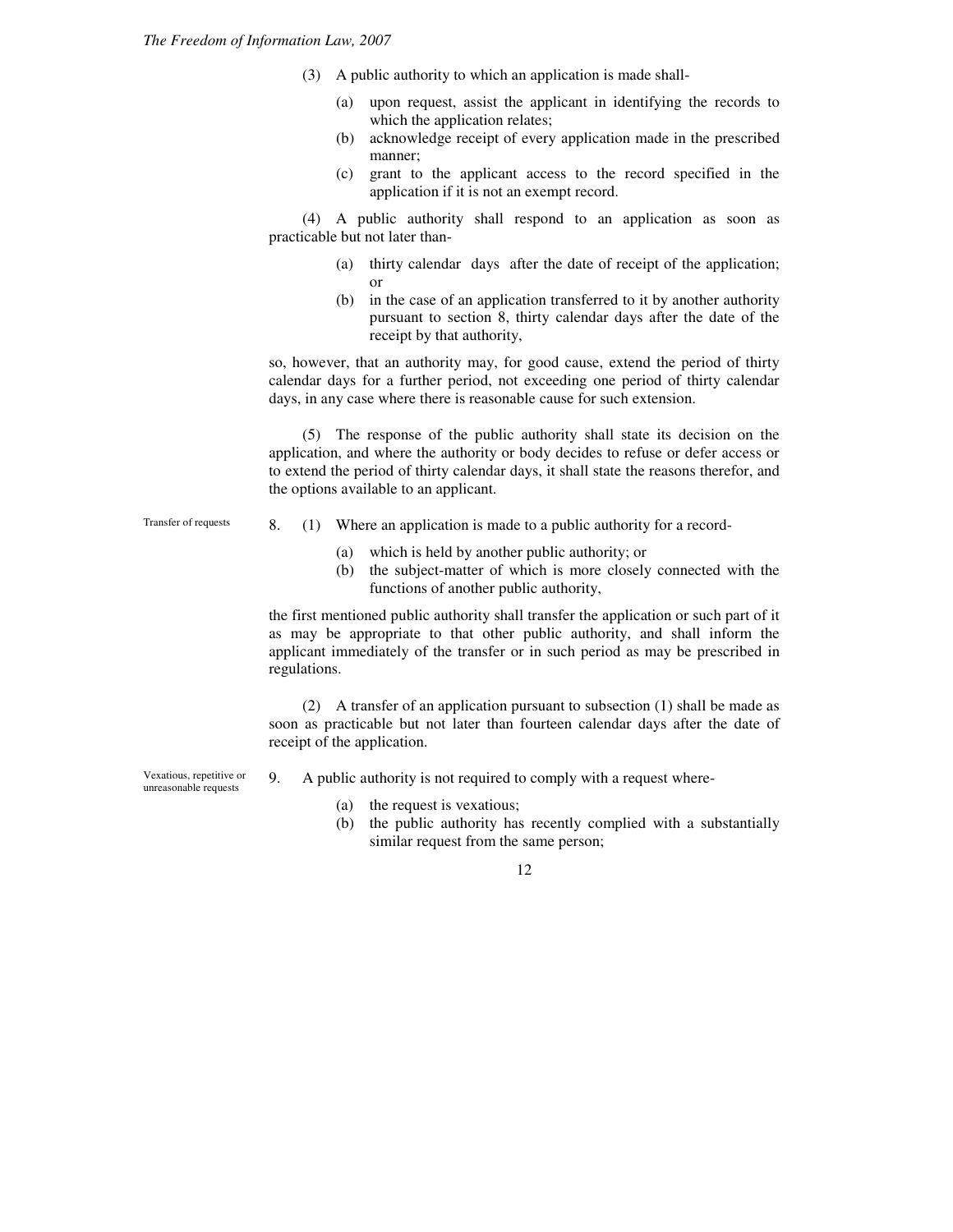- (c) compliance with the request would unreasonably divert its resources;
- (d) if the information requested is already in the public domain.

10. (1) Access to a record may be granted to an applicant in one or more of the following forms-

- (a) the applicant may be afforded a reasonable opportunity to inspect the record;
- (b) the authority concerned may furnish the applicant with a copy of the record;
- (c) in the case of a record from which sounds or visual images are capable of being reproduced, arrangements may be made for the applicant to hear the sounds or view the visual images;
- (d) in the case of a record by which or in which words are-
	- (i) recorded in a manner in which they are capable of being reproduced in the form of sound and images; or
	- (ii) contained in the form of shorthand writing or in codified form;

the applicant may be furnished with a transcript of the data or the words, sounds and images recorded or contained in that record.

(2) Subject to subsection (3), where an applicant requests that access be given in a particular form, access shall be given in that form.

(3) A public authority may grant access in a form other than that requested by an applicant where the grant of access in the form requested would-

- (a) be detrimental to the preservation of the record, or be inappropriate, having regard to its physical state;
- (b) constitute an infringement of intellectual property rights subsisting in any matter contained in the record.

(4) Copies of records to which access is granted shall be authenticated by such persons and in such manner as may be determined by the Attorney-General, including by whom and how this will be done.

> Assistance and deferment of access

11. (1) Where the information provided by the applicant in relation to the record is not reasonably necessary to enable the public authority to identify it, the authority shall afford the applicant a reasonable opportunity to consult with the authority with a view to reformulating the application so that the record can be identified.

(2) A public authority may defer the grant of access to a record-

13

Forms of access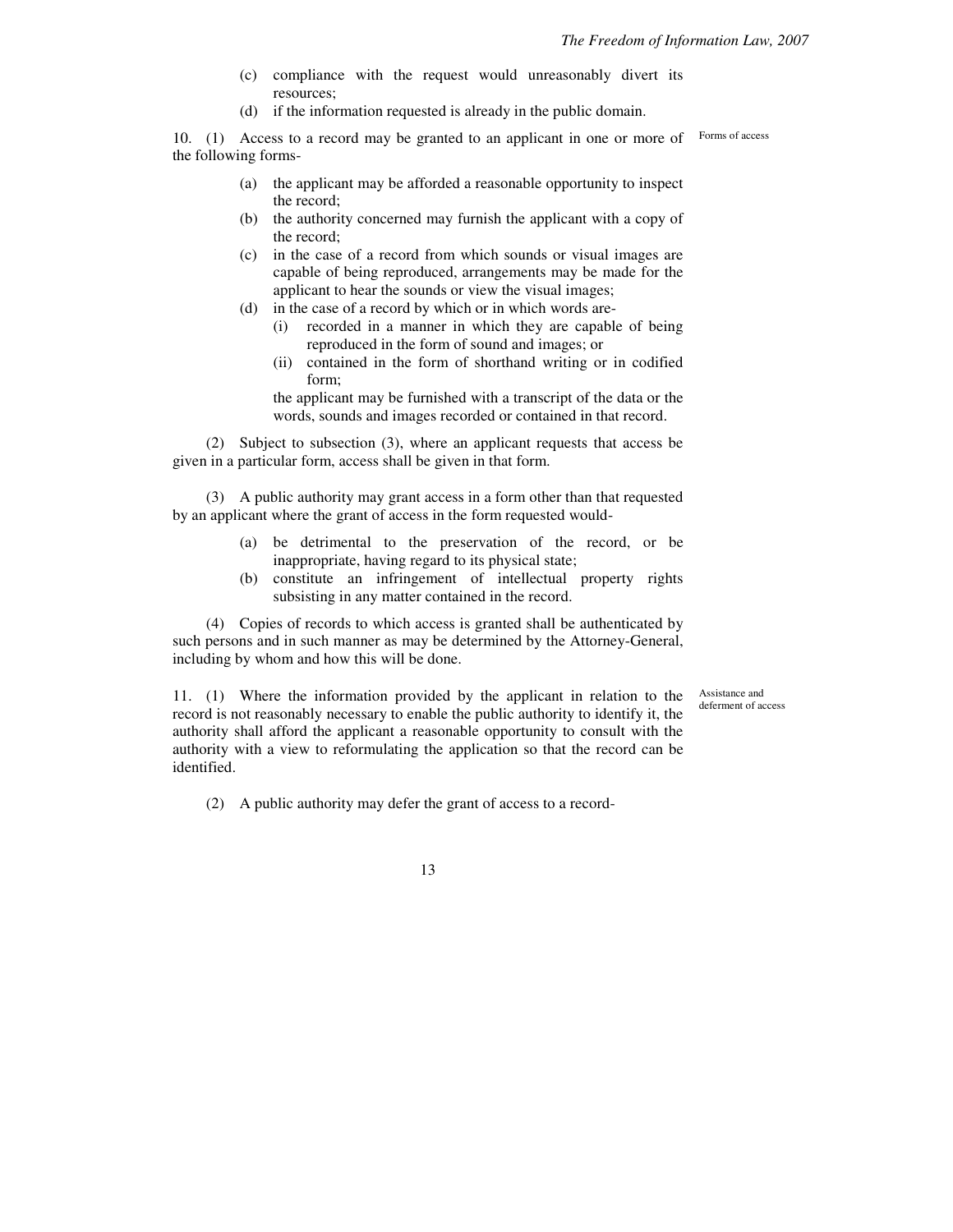- (a) if publication of the record within a particular period is required under the provisions of any enactment, until the expiration of that period;
- (b) if the record was prepared for presentation to the Legislative Assembly or for the purpose of being made available to a particular person or body, until the expiration of a reasonable period after its preparation for it to be so presented or made available to that person or body;
- (c) if the premature release of the record would be contrary to the public interest, until the occurrence of any event after which or the expiration of any period beyond which, the release of the record would not be contrary to the public interest.

(3) Where a public authority decides to defer access in accordance with subsection (2), it shall, within fourteen calendar days of its decision, inform the applicant of that decision and shall, where possible, indicate to him the period during which the deferment will operate.

12. (1) Where an application is made to a public authority for access to a record which contains exempt matter, the authority shall grant access to a copy of the record with the exempt matter deleted therefrom. Partial access

> (2) A public authority which grants access to a copy of a record in accordance with this section shall inform the applicant-

- (a) that it is such a copy; and
- (b) of the statutory provision by virtue of which such deleted matter is exempt matter.

13. (1) The communication of information may be made conditional upon the payment by the person making the request of a reasonable fee which shall not exceed the actual cost of searching for, reproducing, preparing and communicating the information. Cost of access

- (2) The Governor in Cabinet may make regulations providing-
	- (a) for the manner in which fees are to be calculated;
	- (b) maximum fees payable, which shall not exceed the cost referred to in subsection (1);
	- (c) that no fee is to be charged in relation to certain cases.

(3) For purposes of clarification, no fee shall be charged for a request for information but if the information is to be provided, the fee shall, in accordance with subsection (1), be charged for the provision of that information.

14. Subject to this Law, where-Grant of access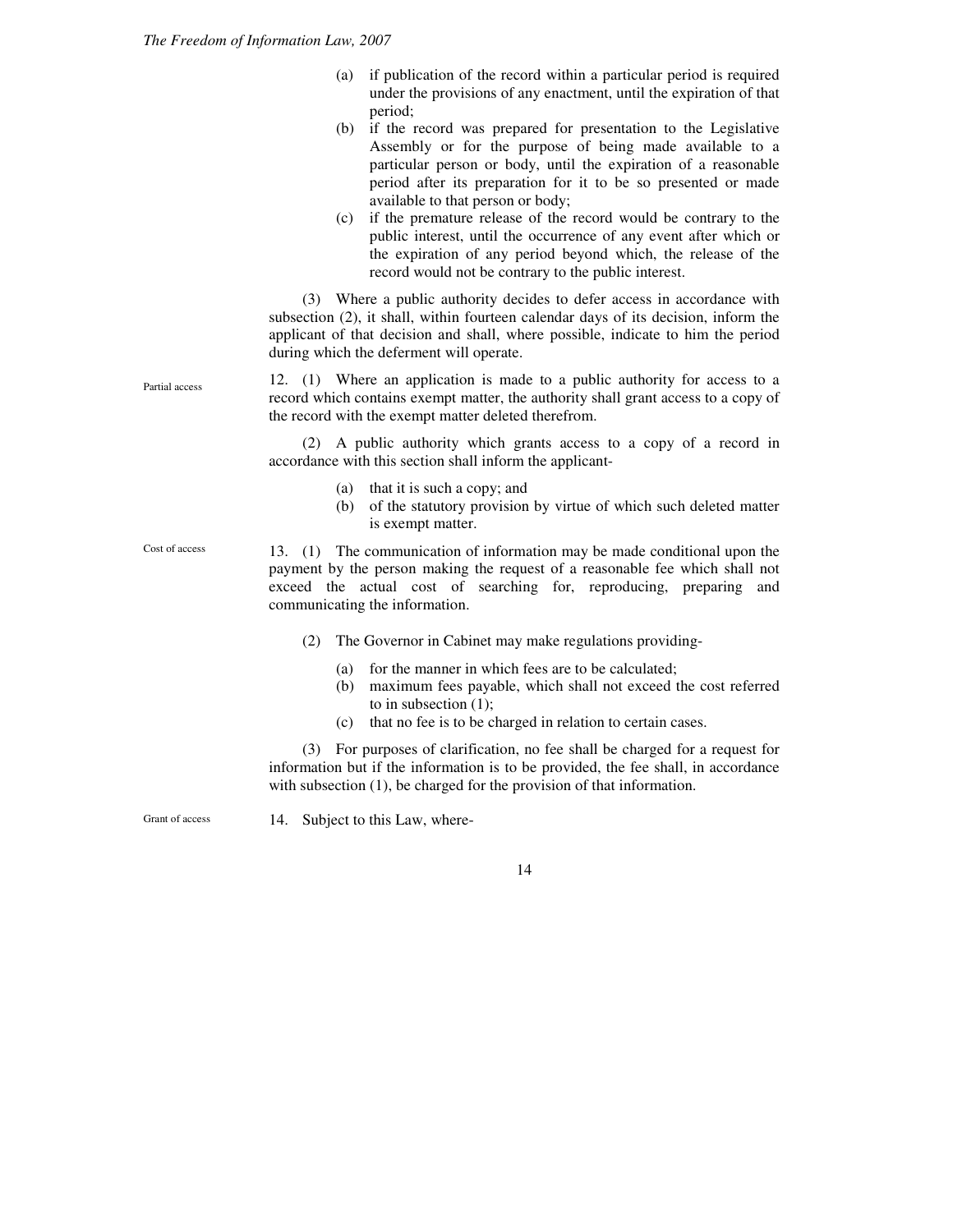- (a) an application is made in accordance with section 7 for access to a record; and
- (b) the cost incurred by the public authority in granting access has been paid by the applicant,

access to the record shall be granted in accordance with this Law.

#### **PART III EXEMPT RECORDS**

- 15. Records are exempt from disclosure if-
	- (a) the disclosure thereof would prejudice the security, defence or international relations of the Islands;
	- (b) those records contain information communicated in confidence to the Government by or on behalf of a foreign government or by an international organization.

16. Records relating to law enforcement are exempt from disclosure if their disclosure would, or could reasonably be expected to-

- (a) endanger any person's life or safety;
- (b) affect-
	- (i) the conduct of an investigation or prosecution of a breach or possible breach of the law; or
	- (ii) the trial of any person or the adjudication of a particular case;
- (c) disclose, or enable a person to ascertain, the existence or identity of a confidential source of information, in relation to law enforcement;
- (d) reveal lawful methods or procedures for preventing, detecting, investigating or dealing with matters arising out of breaches or evasions of the law, where such revelation would, or could be reasonably likely to, prejudice the effectiveness of those methods or procedures;
- (e) facilitate the escape of a person from lawful detention; or
- (f) jeopardize the security of prison.
- 17. An official record is exempt from disclosure if-
	- (a) it would be privileged from production in legal proceedings on the ground of legal professional privilege; or
	- (b) the disclosure thereof would-
		- (i) constitute an actionable breach of confidence;
		- (ii) be in contempt of court; or
		- (iii) infringe the privileges of Parliament.

Records affecting security, defence or international relations, etc

Records relating to law enforcement

Records subject to legal privilege, etc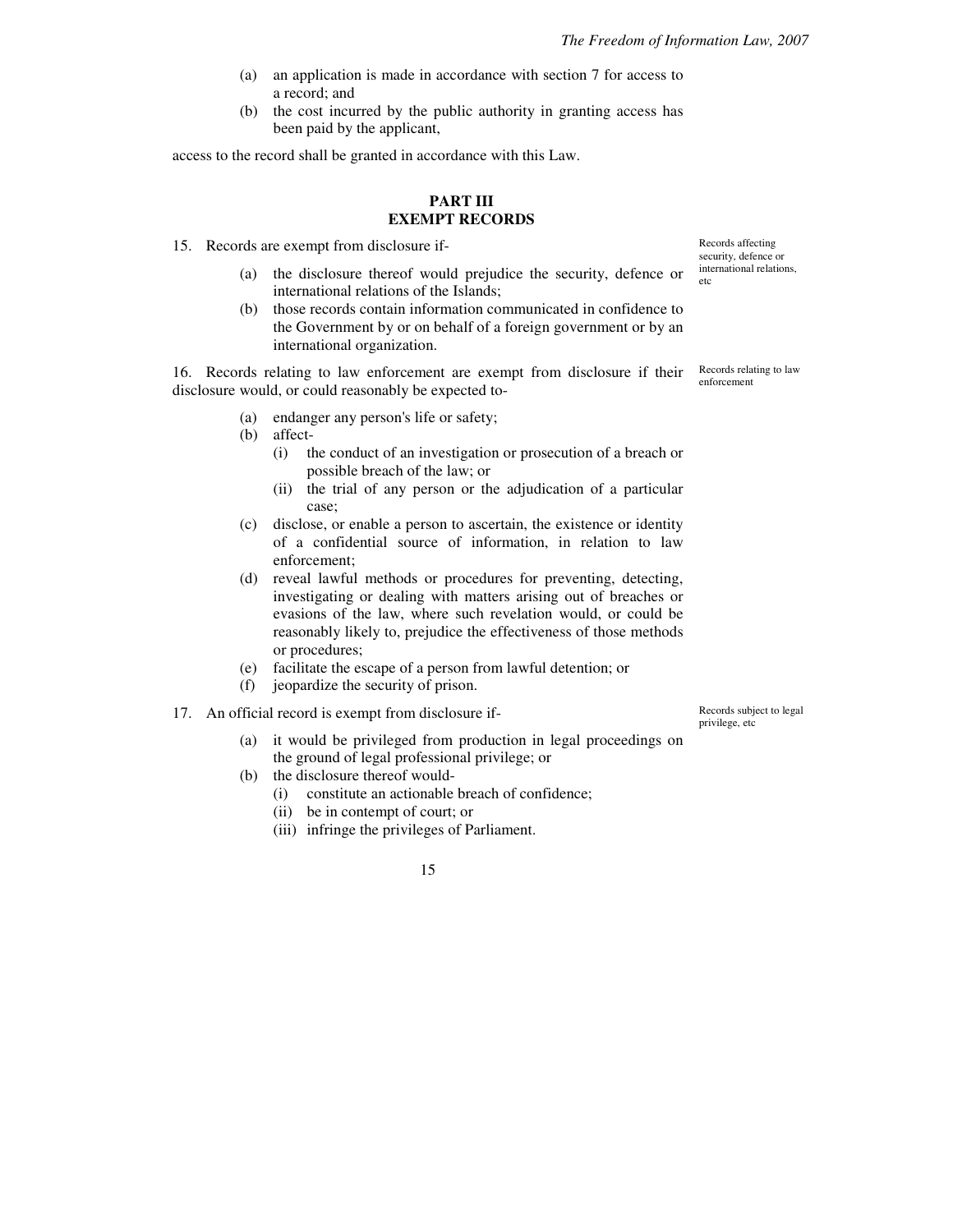#### *The Freedom of Information Law, 2007*

Records affecting national economy

18. (1) An official record of a type specified in subsection (2) is exempt from disclosure if its disclosure or, as the case may be, its premature disclosure would, or could reasonably be expected to, have a substantial adverse effect on the Caymanian economy, or the Government's ability to manage the economy.

(2) The types of records referred to in subsection (1) include but are not limited to records relating to-

- (a) duties;
- (b) monetary policy,

or records that are not liable to disclosure under the Confidential Relationships (Preservation) Law (1995 Revision).

Records revealing Government's deliberative processes

(1995 Revision)

19. (1) Subject to subsection (2), a record is exempt from disclosure if it contains-

- (a) opinions, advice or recommendations prepared for;
- (b) a record of consultations or deliberations arising in the course of,

proceedings of the Cabinet or of a committee thereof.

(2) Subsection (1) does not apply to records which contain material of a purely factual nature or reports, studies, tests or surveys of a scientific or technical nature.

Prejudice to effective conduct of public affairs

- 20. (1) A record is exempt from disclosure if-
	- (a) its disclosure would, or would be likely to, prejudice the maintenance of the convention of collective responsibility of Ministers;
	- (b) its disclosure would, or would be likely to, inhibit the free and frank exchange of views for the purposes of deliberation;
	- (c) it is legal advice given by or on behalf of the Attorney-General; or
	- (d) its disclosure would otherwise prejudice, or would be likely to prejudice, the effective conduct of public affairs.
	- (2) The initial decision regarding-
		- (a) subsection (1) (a) shall be made not by the information manager but by the Minister concerned;
		- (b) subsection (1) (b), (c) and (d) shall be made not by the information manager but by the Minister or chief officer concerned.
- 21. (1) Subject to subsection (2), a record is exempt from disclosure if-

Records relating to commercial interests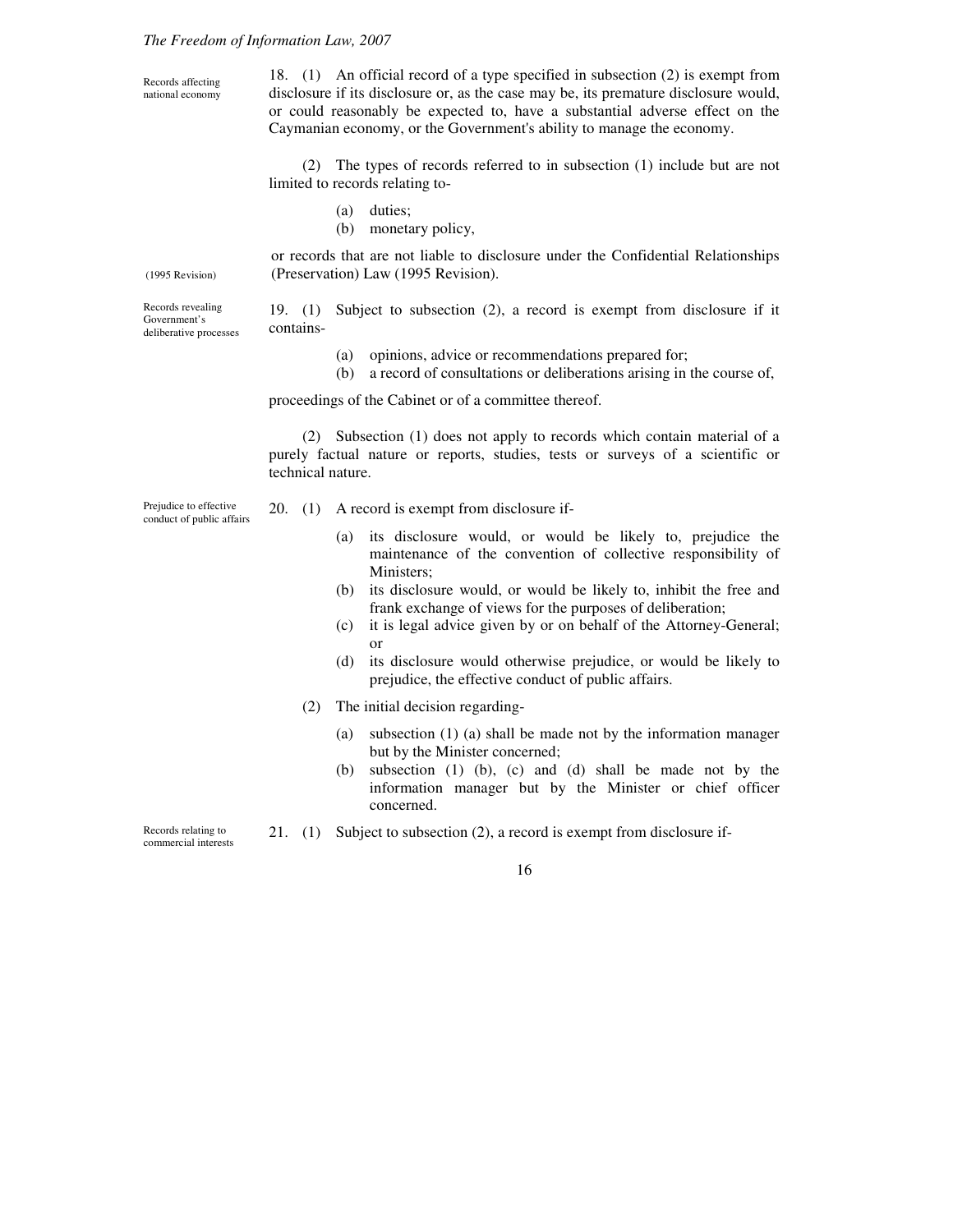- (a) its disclosure would reveal-
	- (i) trade secrets;
	- (ii) any other information of a commercial value, which value would be, or could reasonably be expected to be, destroyed or diminished if the information were disclosed;
- (b) it contains information (other than that referred to in paragraph (a)) concerning the commercial interests of any person or organization (including a public authority) and the disclosure of that information would prejudice those interests.

(2) Subsection (1) shall not apply where the applicant for access is the person or organization referred to in that subsection or a person acting on behalf of that person or organization.

22. (1) Subject to subsections (2), a record is exempt from disclosure if its disclosure would, or could reasonably be expected to result in the destruction of, damage to, or interference with, the conservation of-

- (a) any historical, archaeological or anthropological resources;
- (b) anything which is eligible for placement on the Heritage Register under section 21 of the National Trust Law (1997 Revision) or any other law relating to the preservation of the heritage of the Islands;
- (c) any species of plant or animal life so designated or which is endangered, threatened or otherwise vulnerable;
- (d) any other rare or endangered living resource.

(2) Records relating to subsection (1) (a) and (b) shall be exempt for seventy-five years.

23. (1) Subject to the provisions of this section, a public authority shall not grant access to a record if it would involve the unreasonable disclosure of personal information of any person, whether living or dead.

(2) Subsection (1) shall not apply in any case where the application for access is made by the person to whose affairs the record relates.

(3) Records relating to personal information shall be exempt without limitation as to time.

(4) The extent to which third party rights are to be protected shall be set out in regulations made under this Law.

24. A record is exempt from disclosure if its disclosure would, or would be likely toRecords relating to heritage sites, etc

(1997 Revision)

Records relating to personal information

Records likely to endanger health and safety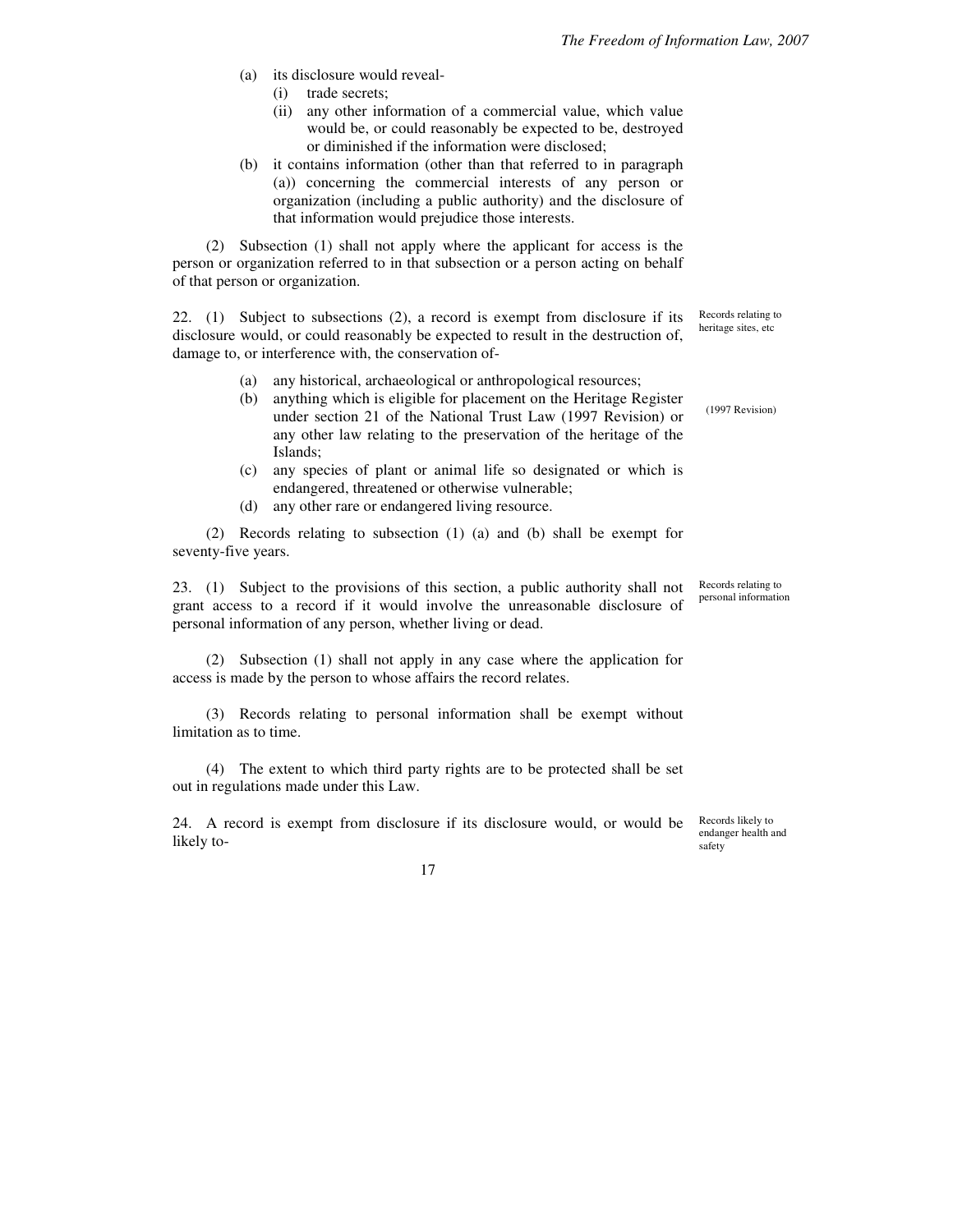- (a) endanger the physical or mental health of any individual; or
- (b) endanger the safety of any individual.

25. (1) Where- Issuance of certificate re exempt record

- (a) the Governor in Cabinet is satisfied that an application for access relates to a record specified in section 20 (a);
- (b) a Minister responsible is satisfied that an application for access relates to a record to which section 15, 16, 20 (b) (c) and (d) and 22, as the case may be, applies,

the Governor in Cabinet or the Minister responsible, as the case may require, may issue a certificate to the effect that the record is an exempt record and shall specify the basis of the exemption.

(2) Where the Governor in Cabinet or a Minister responsible is satisfied as mentioned in subsection (1) by virtue of anything contained in any particular part or parts of a record, a certificate issued under that subsection in respect of that record shall identify that part or those parts of the record by reason of which the certificate is issued.

(3) Where a certificate is issued under subsection (1) under the hand of the Governor, it shall be conclusive that the record is exempt and no judicial proceedings or quasi-judicial proceedings of any kind shall be entertained in relation thereto.

26. (1) Notwithstanding that a matter falls within sections 18, 19 (1) (a), 20 (b), (c) and (d), 21, 22, 23 and 24, access shall be granted if such access would nevertheless be in the public interest.

(2) Public interest shall be defined in regulations made under this Law.

Making of decisions and reasons public

Some exemptions are subject to public interest

test

27. Public authorities shall make their best efforts to ensure that decisions and the reasons for those decisions are made public unless the information that would be disclosed thereby is exempt under this Law.

#### **PART IV AMENDMENT AND ANNOTATION OF RECORDS**

Application for amendment or annotation of records 28. (1) Where a person seeks or has been granted access to a record but claims that the record relating to his application contains personal information about himself that-

(a) is incomplete, incorrect, out of date or misleading; and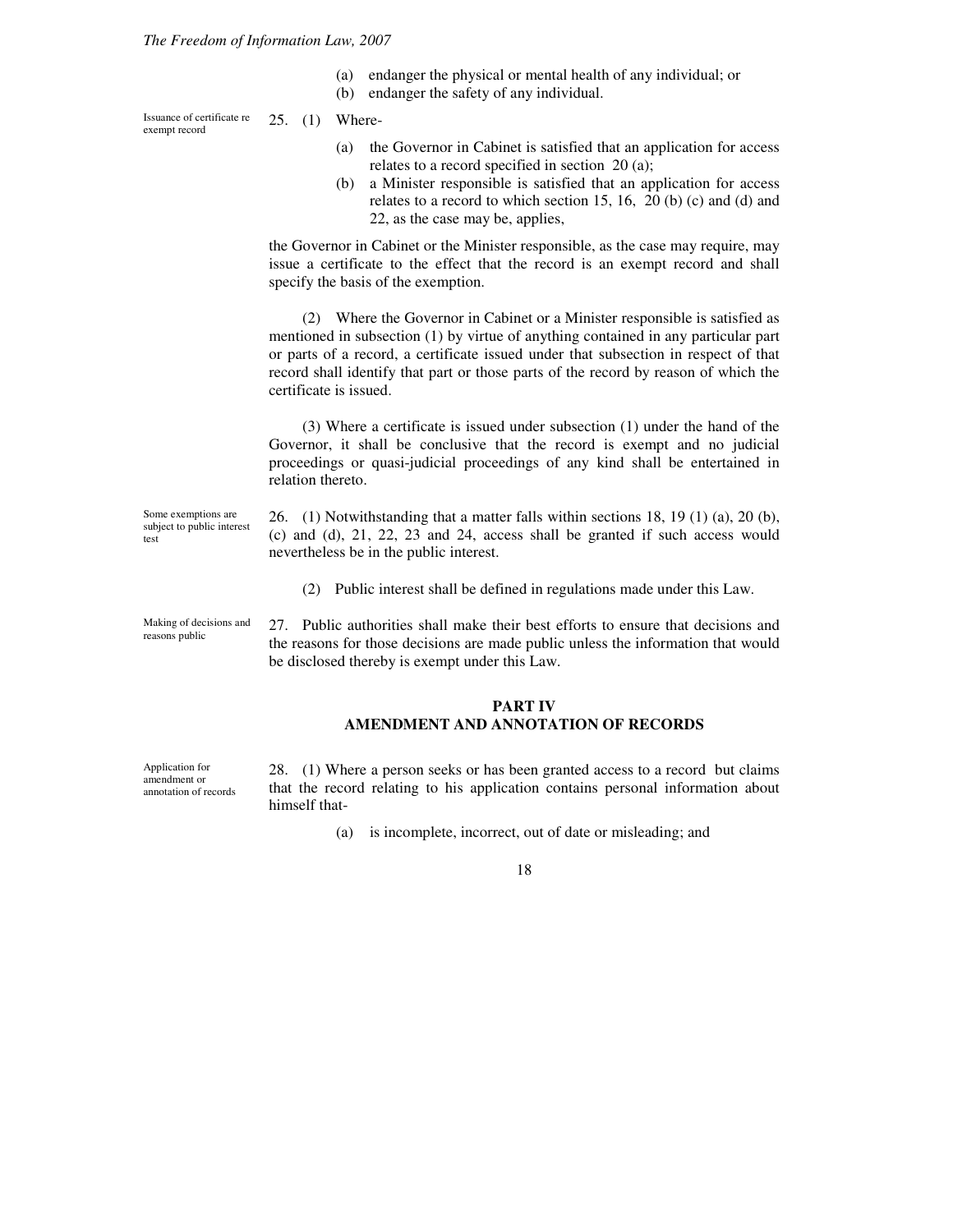(b) has been used, is being used or is available for use by a public authority for administrative purposes,

the person may apply to the public authority for an amendment or an annotation of that record.

(2) An application under this section shall be in writing and shall specify, as far as practicable, the record claimed to be the personal record requiring amendment or annotation and shall-

- (a) in the case of an application for amendment, specify-
	- (i) whether information in the record is claimed to be incomplete, incorrect, out of date or misleading and the information in respect of which that claim is made;
	- (ii) the applicant's basis for making that claim; and
	- (iii) the nature of the amendment required by the applicant;
- (b) in the case of an application for annotation, be accompanied by a statement specifying-
	- (i) the matters referred to in paragraph (a) (i) and (ii); and
	- (ii) the information that would make the record complete, correct, up to date and not misleading.

29. (1) Where, in relation to any application under section 28, a public authority is satisfied as to the truth of the matters stated in the application, it shall, before or after first granting access, amend the record concerned in the prescribed manner.

- (2) Where a public authority decides not to amend a record it shall-
	- (a) take such steps as are reasonable to enable the applicant to provide a statement of the kind referred to in section 28 (2) (b); and
	- (b) annotate the record by adding thereto the statement referred to in paragraph (a).

30. Where, in relation to an application for annotation of a record containing personal information before or after access is first granted, a public authority-

- (a) is satisfied as to the truth of the matters specified in that application, the authority shall annotate the record in the prescribed manner;
- (b) is not so satisfied, it may refuse to annotate the record.

31. A public authority which amends or annotates a record pursuant to section 29 or 30, or decides not to do so, shall take reasonable steps to inform-

(a) the applicant; and

19

Annotation of records of personal information

Notice of amendments or annotations

Amendment of records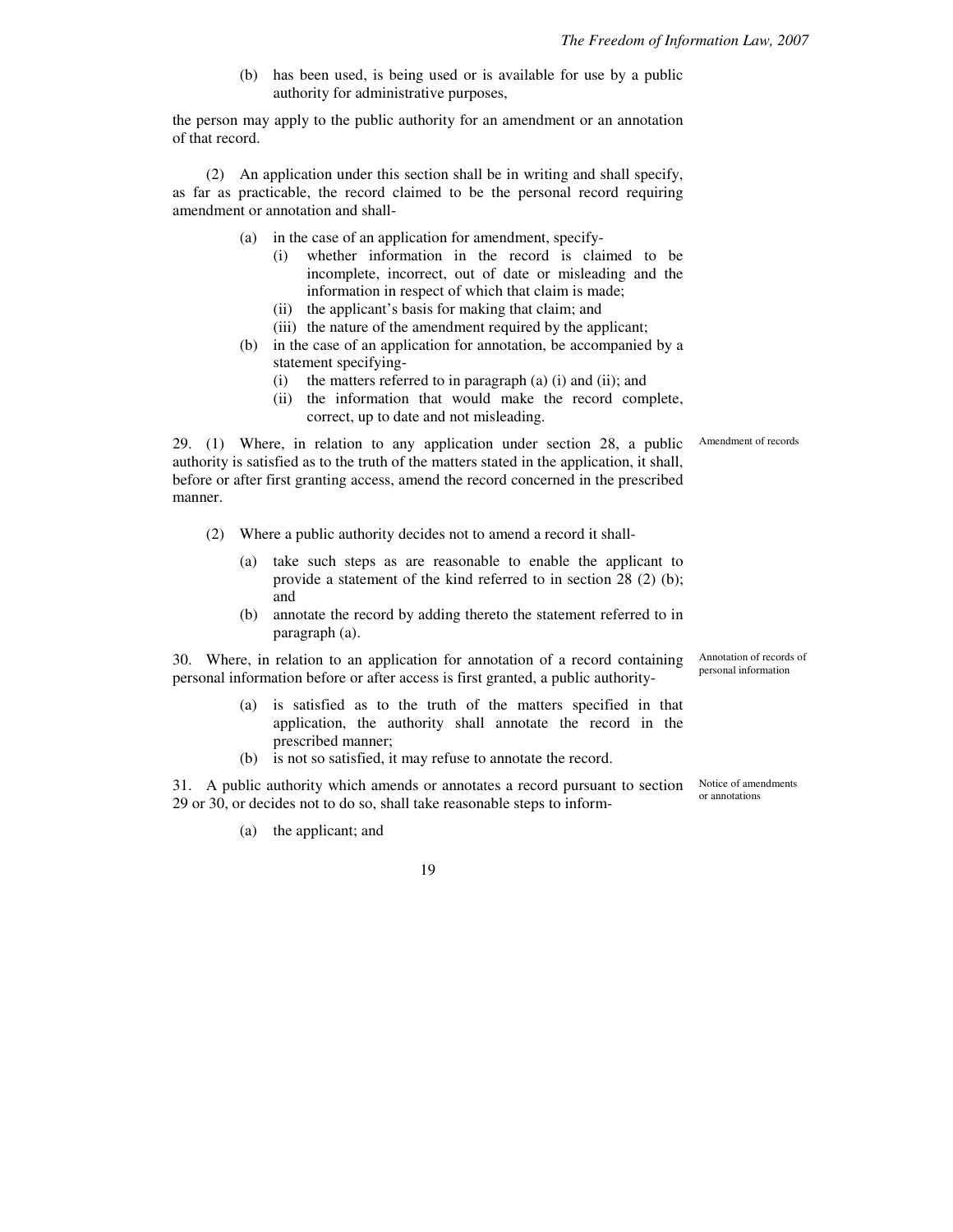(b) any other public authority which it is satisfied has made prior use of the record, of the nature of the amendment or annotation or, as the case may require, of the decision and the reasons for that decision.

Transfer of applications for amendment or annotation

32. Section 8 applies, with such modifications as may be necessary, to applications for amendments or annotations of personal records.

#### **PART V INTERNAL REVIEW**

Application for internal review

33. (1) An applicant for access to a record may, subject to subsection (4), apply for an internal review of a decision by a public authority to-

- (a) refuse to grant access to the record;
- (b) grant access only to some of the records specified in an application;
- (c) defer the grant of access to the record;
- (d) charge a fee for action taken or as to the amount of the fee.

(2) An applicant for amendment or annotation of a personal record may, subject to subsection (4), apply for a review of a decision by a public authority to refuse to make that amendment or annotation.

(3) For the purposes of subsections (1) and (2), a failure to give a decision on any of the matters referred to in subsection (1) (a) to (c) or to amend or annotate a personal record within the time required by this Law shall be regarded as a refusal to do so.

(4) An application under subsection (1) or (2) may only be made where the decision to which the application relates was taken by a person other than the Minister responsible, a chief officer or the principal officer of the public authority concerned.

Procedure for internal review

34. (1) An internal review shall be conducted-

- (a) by the responsible Minister in relation to records referred to in sections 15, 16 and 18;
- (b) in any other case, by the chief officer in the relevant ministry or the principal officer of the public authority whose decision is subject to review,

but no review shall be conducted by the same person who made the decision or a person junior in rank to him.

(2) An application for internal review shall be made-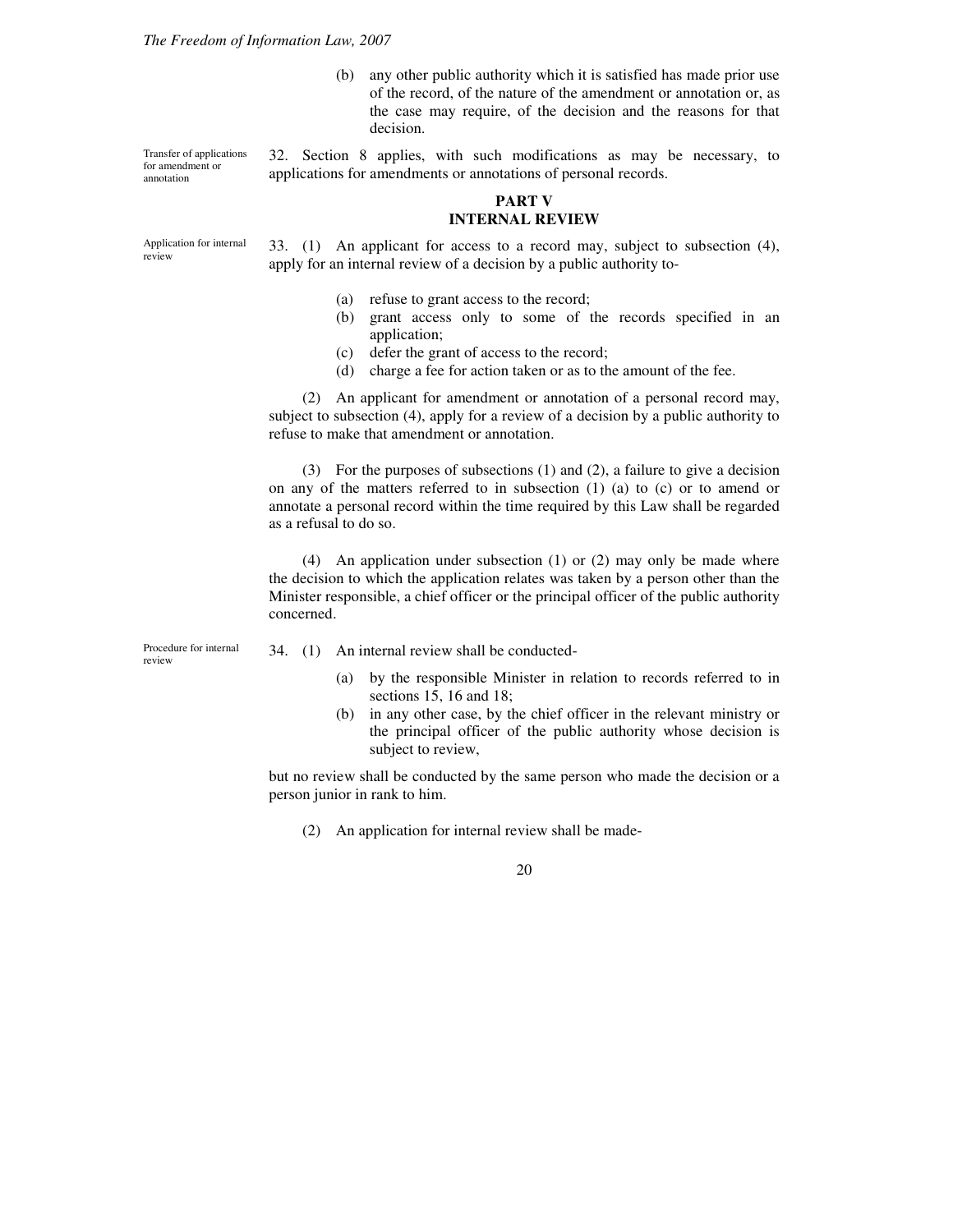- (a) within thirty calendar days after the date of a notification (in this subsection referred to as "the initial period") to the applicant of the relevant decision, or within such further period, not exceeding thirty calendar days, as the public authority may permit; or
- (b) where no such notification has been given, within thirty calendar days after the expiration of the period allowed for the giving of the decision or of any other period permitted by the authority.
- (3) A person who conducts an internal review-
	- (a) may take any decision in relation to the application which could have been taken on an original application;
	- (b) shall take that decision within a period of thirty calendar days after the date of receipt of the application.

## **PART VI INFORMATION COMMISSIONER**

35. (1) There is hereby established the position of Information Commissioner, the office-bearer of which shall be appointed by the Governor after consultation with Cabinet and after a process conducted in accordance with the following principles-

Office of the Information Commissioner

- (a) participation by the public in the nomination process;
- (b) transparency and openness; and
- (c) the publication of a shortlist of candidates,

in accordance with such procedures as may be provided for in regulations made by the Governor in Cabinet.

- (2) No-one may be appointed Commissioner if he-
	- (a) holds office in, or is an employee of a political party, or holds an elected or appointed position in central or local government, elective or otherwise; or
	- (b) has been convicted of a violent crime or a crime of dishonesty or theft, for which he has not been pardoned.

(3) The Commissioner shall hold office for a term of five years or such shorter term as may be determined at the time of appointment, and may be reappointed to serve a maximum of two terms, but may be removed at any time by the Governor in Cabinet.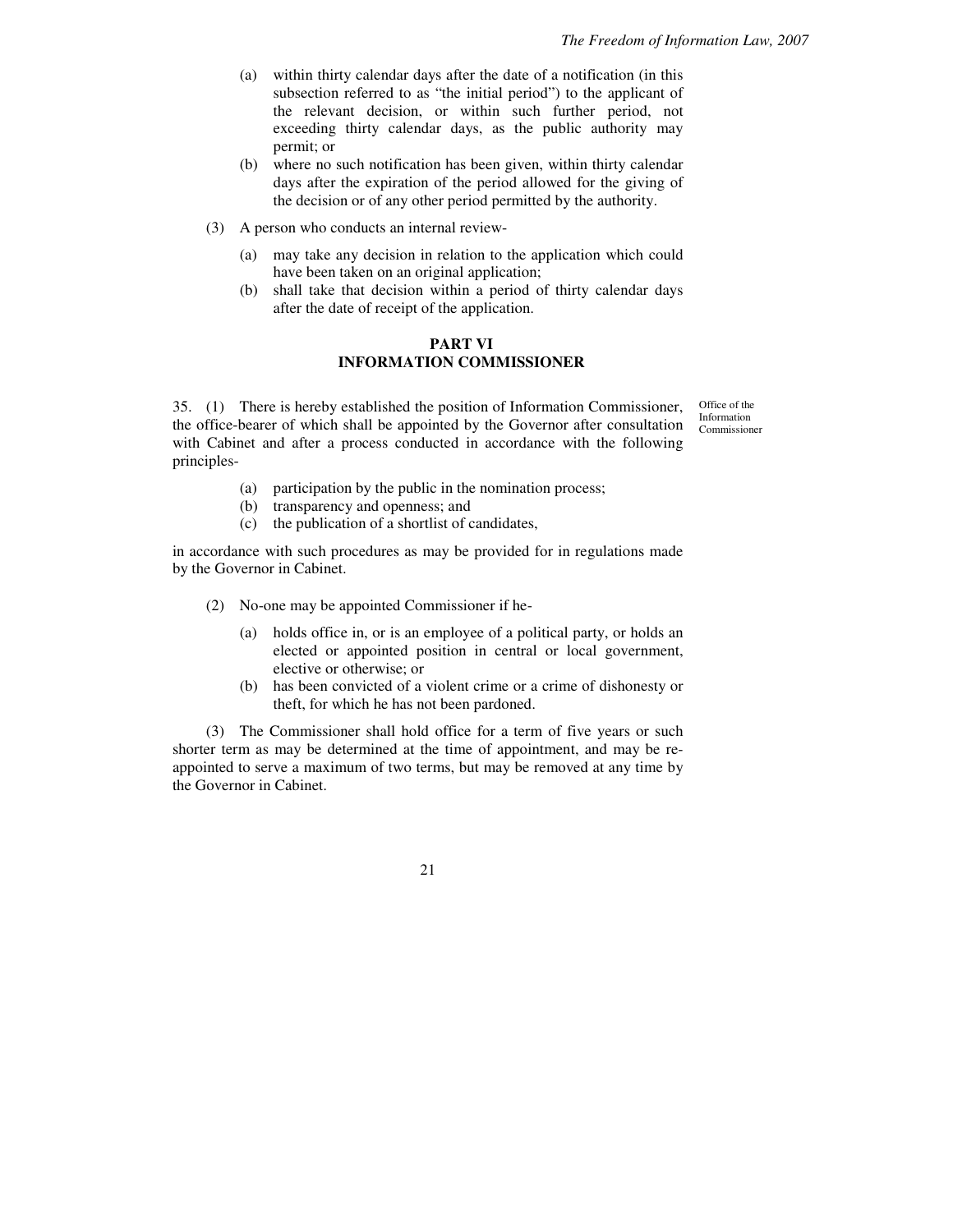(4) The Commissioner may at any time resign his office by instrument in writing addressed to the Governor in Cabinet and such resignation shall take effect as from the date of receipt by the Governor of that instrument.

(5) The Governor in Cabinet may terminate the appointment of the Commissioner if he-

- (a) becomes of unsound mind or becomes permanently unable to perform his functions by reason of ill health;
	- (b) becomes bankrupt or compounds with or suspends payment to his creditors;
	- (c) is convicted and sentenced to a term of custodial imprisonment;
	- (d) is convicted of any offence involving dishonesty;
	- (e) fails to carry out the functions conferred or imposed on him by this Law.

36. (1) The Commissioner shall have all powers, direct and incidental, as are necessary to undertake his functions as provided for under this Law. Independence and

> (2) In the exercise of his powers, the Commissioner shall be responsible to the Legislative Assembly.

37. Except as otherwise stated in this Law, the Commissioner shall be subject to the Public Service Management Law, 2005. subject to Public Service

Management Law Law No. 27 of 2005

Powers

Information Commissioner to be

38. The Commissioner may appoint such officers and employees as are necessary to enable him perform his functions. Staff

- 39. In addition to any other powers and responsibilities provided for in this Law, the Commissioner may- General Activities
	- (a) hear, investigate and rule on appeals filed under this Law;
	- (b) monitor and report on the compliance by public authorities with their obligations under this Law;
	- (c) make recommendations for reform both of a general nature and directed at specific public bodies;
	- (d) refer to the appropriate authorities cases where it appears that a criminal offence has been committed; and
	- (e) publicise the requirements of this Law and the rights of individuals under it.

Reports

<sup>40. (1)</sup> The Commissioner shall, as soon as practicable after the end of each year, lay before the Legislative Assembly-

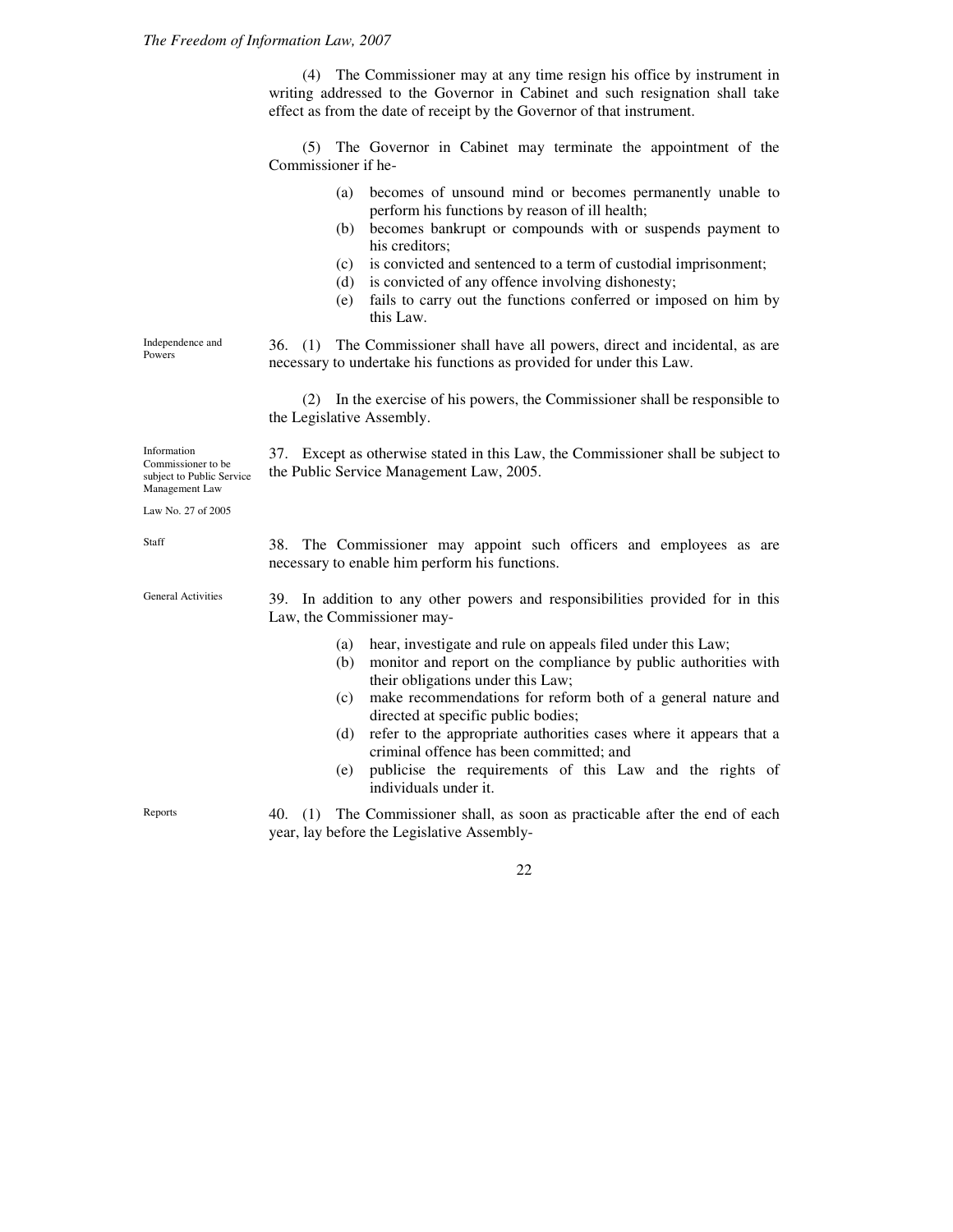- (a) a report of the operation of this Law during the year, containing the matters specified in subsection (2) and may from time to time submit such other reports as he thinks appropriate;
- (b) audited accounts.

(2) The matters referred to in subsection (1) are those relating to compliance by the Commissioner's office with this Law and otherwise relating to the activities of his offices including but not limited to-

- (a) the number of applications for access received, granted, deferred, refused or granted subject to deletions;
- (b) the categories of exemptions claimed and the numbers of each category;
- (c) the number of applications received for-
	- (i) amendment of personal records;
	- (ii) annotation of personal records;
- (d) the number of-
	- (i) applications for internal review of relevant decisions;
	- (ii) appeals against relevant decisions, and the rate of success or failure thereof.

(3) A public authority shall from time to time and in any case by the end of the year send to the Commissioner a written report containing the details contained in subsection (2) to the extent that such information is in their custody or control.

41. (1) Neither the Commissioner nor any member of staff of his office shall be liable in damages for anything done or omitted in the discharge of their respective functions under this Law unless it is shown that the act or omission was in bad faith.

(2) For the purposes of the law of libel or slander, anything said or any record supplied pursuant to an investigation under this Law is privileged, unless that record is shown to have been said or supplied maliciously.

#### **PART VII ENFORCEMENT BY COMMISSIONER**

42. (1) A person who has made a request for a record and has exhausted the Appeal to Commissioner other means of redress provided for under this Law except this section may in writing apply to the Commissioner for a decision that a public authority has-

(a) failed to indicate whether or not it holds a record;

Protection of the Commissioner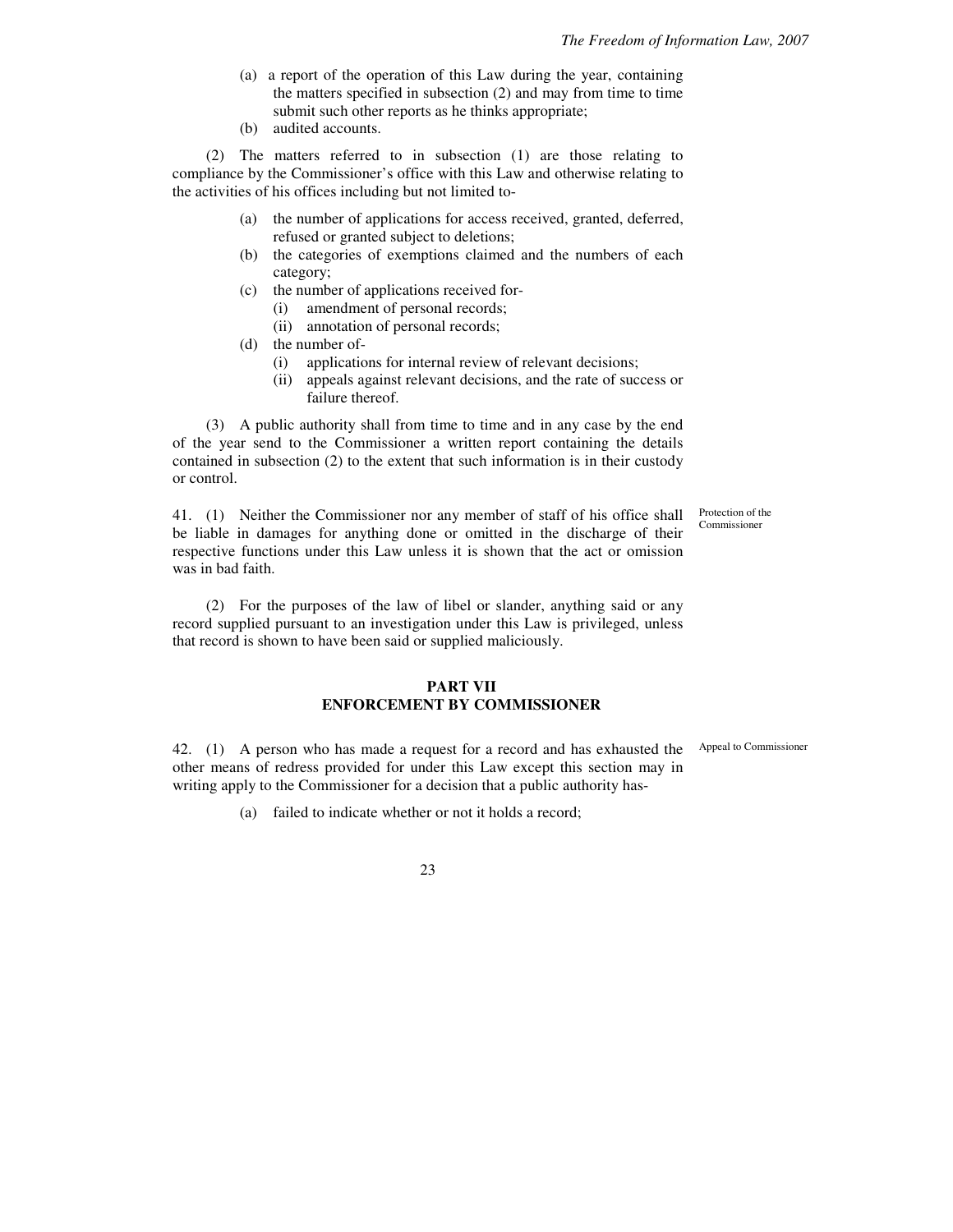- (b) failed to communicate the information contained in a record within the time allowed by this Law or at all;
- (c) failed to respond to a request for a record within the time limits established in this Law;
- (d) failed to provide a notice in writing of its response to a request for a record;
- (e) charged a fee that is in contravention of this Law; or
- (f) otherwise failed to comply with an obligation imposed under this Law.
- (2) An appeal-
	- (a) shall be made within thirty calendar days after the date of the notification to the appellant of the relevant decision or of the decision taken on an internal review; or
	- (b) shall, where no notification has been given, be given within the period required by this Law, within thirty calendar days after the expiration of that period.

(3) Where an appeal is not made within the period specified in subsection (2), the Commissioner may extend that period if he is satisfied that the appellant's delay in doing so is not unreasonable.

- (4) On the consideration of an appeal, the Commissioner-
	- (a) may, subject to paragraph (b), make any decision which could have been made on the original application;
	- (b) shall not nullify a certificate issued under section 25.
- 43. (1) The Commissioner shall, subject to subsection (2), decide an appeal under the relevant section of this Law as soon as is reasonably practicable, and in any case within thirty calendar days, after giving both the complainant and the relevant public authority an opportunity to provide its views in writing, but the Commissioner may, for good cause, extend this period for one further period not exceeding thirty calendar days so long as before the expiry of the first period of thirty calendar days he gives written notice to the parties as to why the period has to be extended. Decision on appeal

(2) In any appeal under section 42, the burden of proof shall be on the public or private body to show that it acted in accordance with its obligations under this Law.

- (3) In his decision pursuant to subsection (1), the Commissioner may-
	- (a) reject the appeal;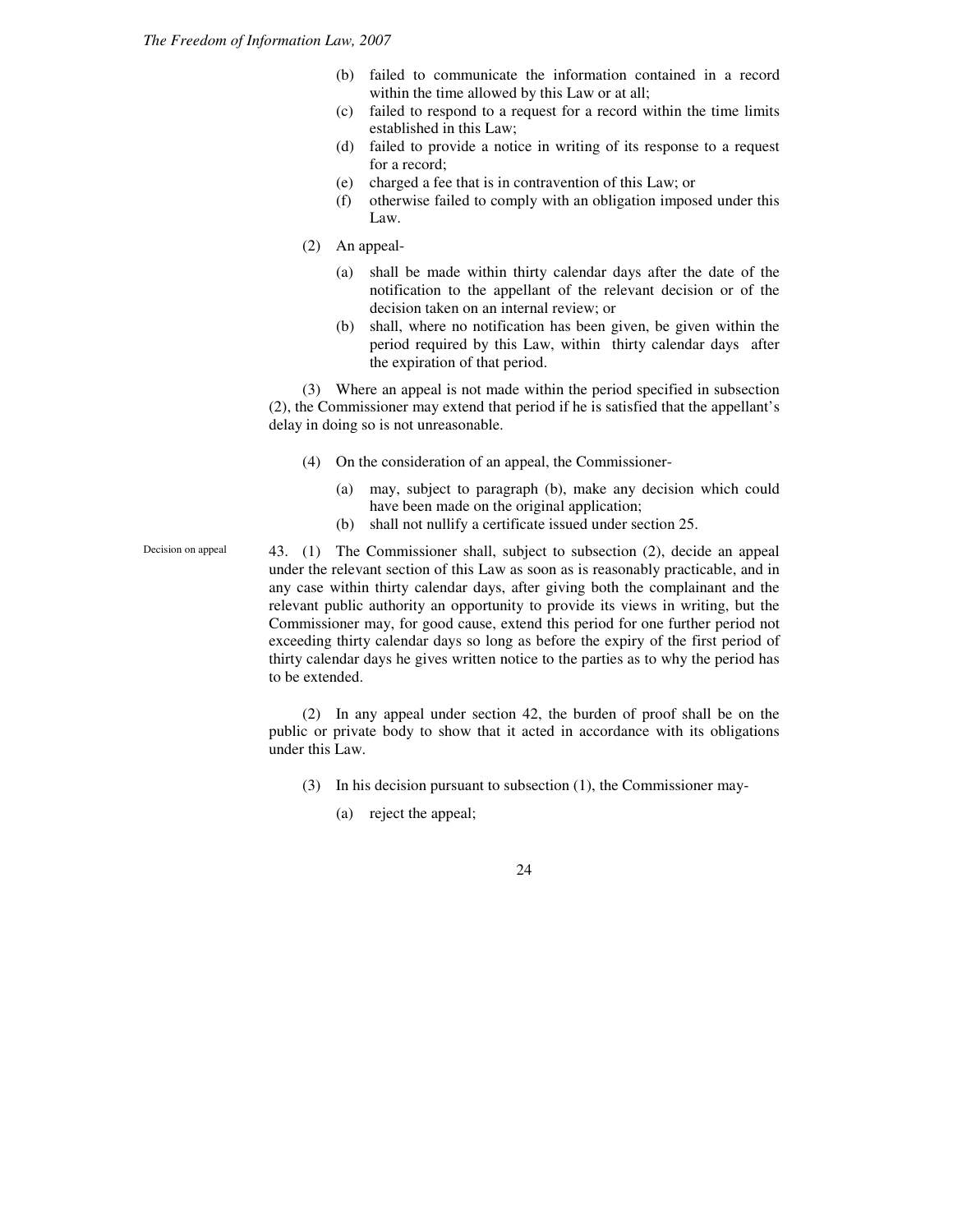- (b) require the public authority to take such steps as may be necessary to bring it into compliance with its obligations under the law;
- (c) in cases of egregious or wilful failures to comply with an obligation under this Law, refer the matter to the appropriate disciplinary authority.

(4) The Commissioner shall serve notice of his decision, including any rights of appeal, on both the complainant and the public or private body.

44. (1) The Commissioner may, after giving a public authority an opportunity to provide its views in writing, decide that the public authority has failed to comply with an obligation under this Law.

(2) In his decision pursuant to subsection (1), the Commissioner may require the public authority to take such steps as may be necessary or expedient to bring it into compliance with its obligations under the Law, and in exercise of this power, may-

- (a) order the publishing of certain information or categories of information;
- (b) recommend the making of certain changes to the practices of the public authority concerned in relation to the keeping, management and destruction of records, and the transfer of records to the national archives, but such recommendations shall not be at variance with any law for the time being in force in relation to such matters;
- (c) recommend the provision of training to the public authority's officials on the right of access to records; or
- (d) refer a matter to the appropriate disciplinary authority where there has been an egregious or wilful failure to comply with an obligation under this Law.

(3) The Commissioner shall serve notice of his decision on the public authority concerned and the person who was seeking access to records, which notice shall include a statement of the right of appeal.

45. (1) In coming to a decision pursuant to section 43 or 44, the Commissioner shall have the power to conduct a full investigation, including by issuing orders requiring the production of evidence and compelling witnesses to testify; in the exercise of this power he may call for and inspect an exempt record, so however, that, where he does so, he shall take such steps as are necessary or expedient to ensure that the record is inspected only by members of staff of the Commissioner acting in relation to that matter.

Commissioner's powers generally to investigate

25

Implementation of decision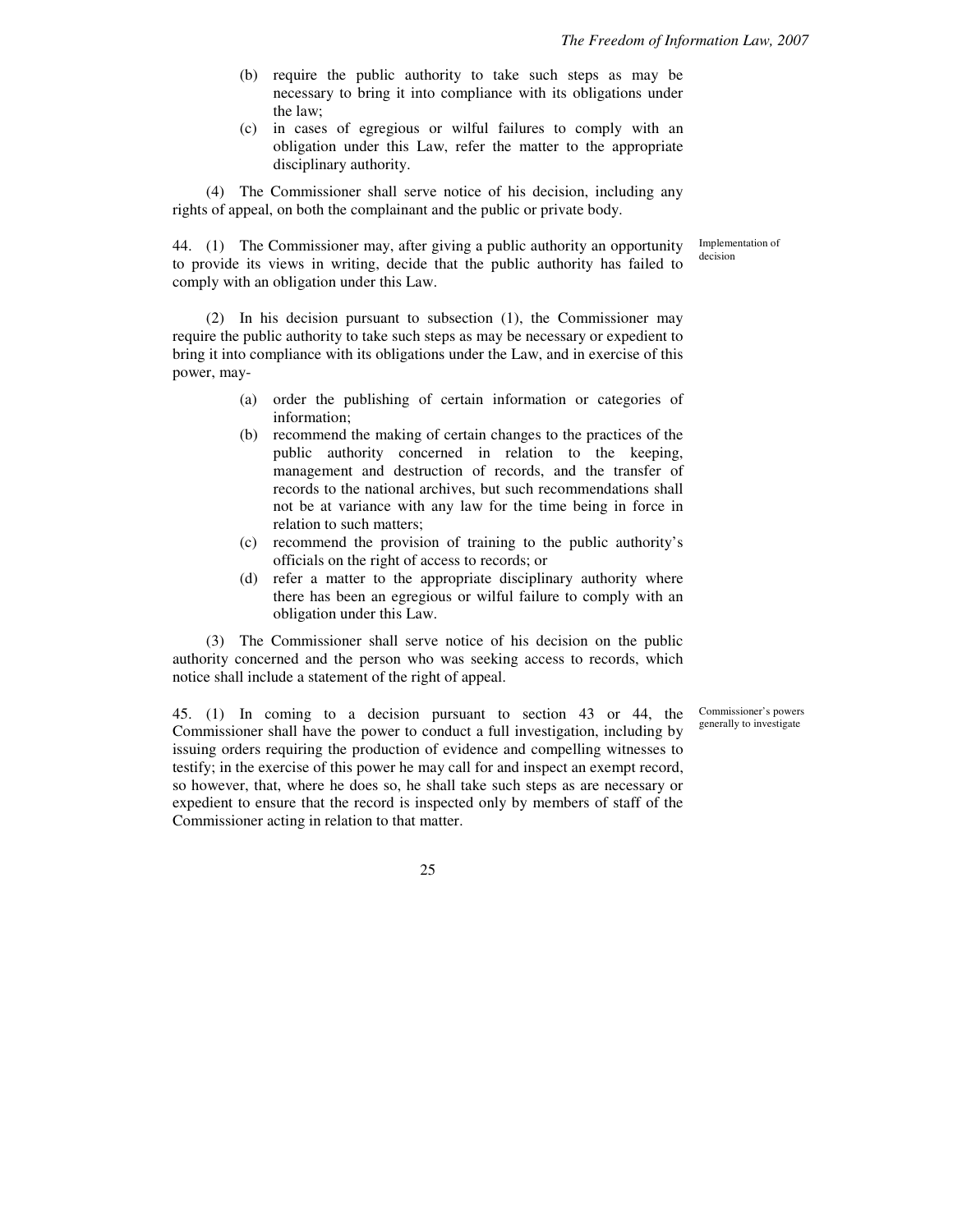(2) The Commissioner may, during an investigation pursuant to subsection (1), examine any record to which this Law applies, and no such record may be withheld from the Commissioner on any grounds unless the Governor, under his hand, certifies that the examination of such record would not be in the public interest.

(3) A certificate given by the Governor under subsection (2) shall not be subject to challenge in judicial or quasi-judicial proceedings of any kind.

Investigations on Commissioner's initiative

Appeal from Commissioner's decisions and orders

46. Notwithstanding the provisions of this Law relating to appeal, the Commissioner may on his own initiative conduct an investigation into any matter and where he does so, the matter shall be treated as an appeal to the extent practicable.

47. (1) The complainant, or the relevant public or private body, may, within 45 days, appeal to the Grand Court by way of judicial review of a decision of the Commissioner pursuant to section 43 or 44, or an order pursuant to section 45 (1).

(2) In any appeal from a decision pursuant to section 43, the burden of proof shall be on the public authority to show that it acted in accordance with its obligations under the law.

48. Upon expiry of the forty-five day period for appeals referred to in section 47, the Commissioner may certify in writing to the court any failure to comply with a decision made under section 43 or 44, or an order under section 45, and the court may consider such failure under the rules relating to contempt of court.

## **PART VIII MEASURES TO PROMOTE OPENNESS**

49. (1) Every public authority shall appoint an information manager who, in addition to any duties specifically provided for under this Law, shall, under the general and specific supervision of the head of the authority concerned,-

- (a) promote in the public authority best practices in relation to record maintenance, archiving and disposal; and
- (b) receive requests for records, assist individuals seeking access to records, paying special attention to people with relevant disabilities, and receive complaints regarding the performance of the public authority relating to information disclosure.

(2) The public authority concerned shall ensure that members of the public know the name, function, contact details and such other information relating to the information manager as the authority may consider necessary or expedient to make available to the public.

26

Commissioner binding

Decisions and orders of

Information managers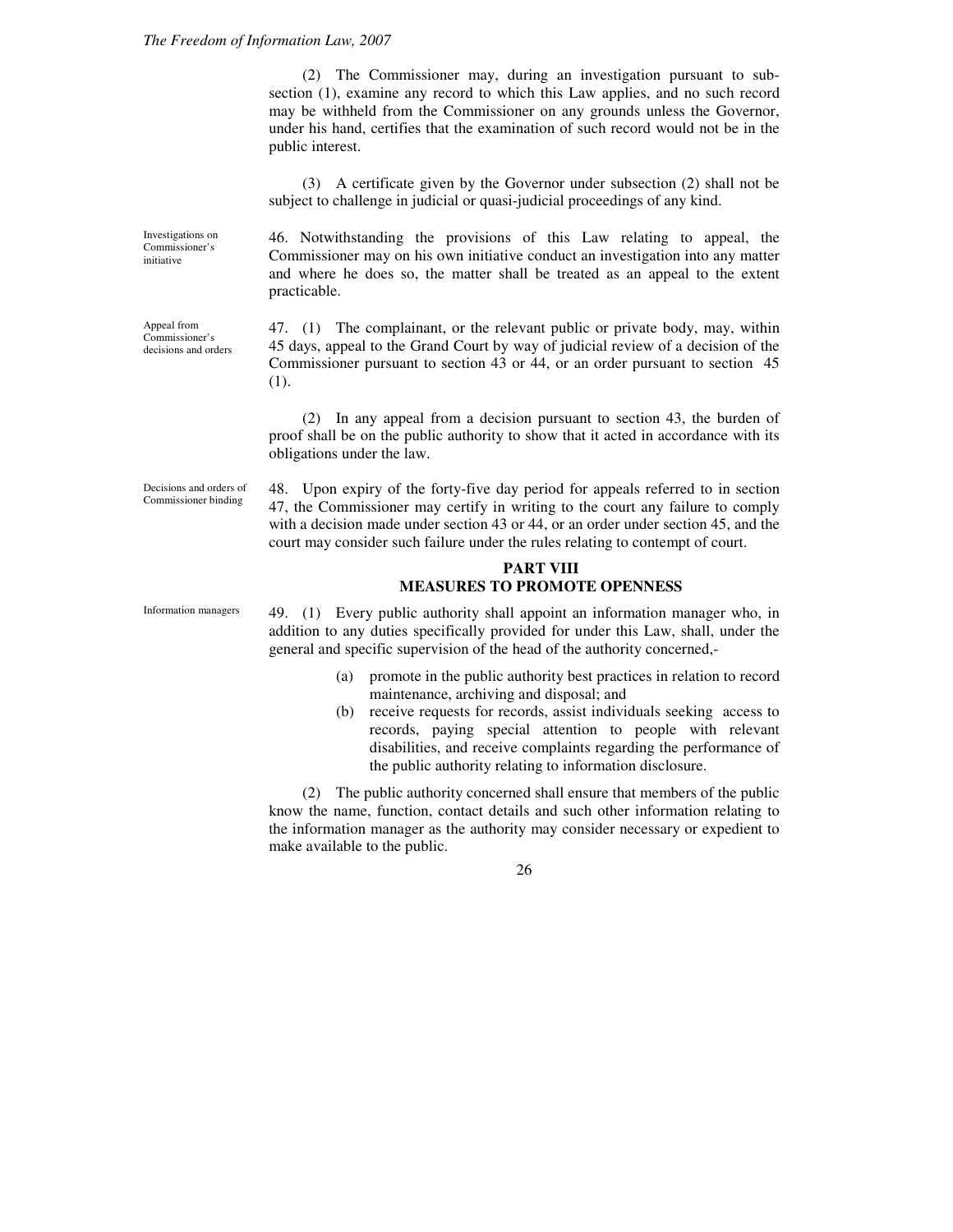(3) The information manager may be full-time or be appointed from among staff performing other functions for the public authority concerned.

Whistleblowers

50. (1) No person may be subject to any legal, administrative or employmentrelated sanction, regardless of any breach of a legal or employment-related obligation, for releasing information on wrong-doing, or that which would disclose a serious threat to health, safety or the environment, as long as he acted in good faith and in the reasonable belief that the information was substantially true and disclosed evidence of wrong-doing or a serious threat to health, safety or the environment.

(2) For the purposes of subsection (1), "wrongdoing" includes but is not limited to-

- (a) the commission of a criminal offence;
- (b) failure to comply with a legal obligation;
- (c) miscarriage of justice; or
- (d) corruption, dishonesty, or serious maladministration.

51. The Chief Secretary shall-

- (a) publish a code on minimum standards and best practices regarding the duty of public bodies to publish information pursuant to section 5; and
- (b) upon request, provide guidance to the public authority regarding the duty to publish.

52. (1) Every public authority shall maintain its records in a manner which facilitates access to information under this Law and in accordance with the code of practice provided for in subsection (3).

(2) Every public body shall ensure that there are adequate procedures and facilities for the correction of personal information.

(3) The Chief Secretary shall, after consultation with interested parties and upon the recommendation of the Director of National Archives, issue from time to time a code, which shall contain the practices relating to the keeping, management and disposal of records, as well as the transfer of records to the National Archives.

53. Every public authority shall ensure that training is provided for its officials regarding the right to information and the effective implementation of this Law.

#### **PART IX MISCELLANEOUS**

27

Guidance on duty to publish

Maintenance of records

Training of officials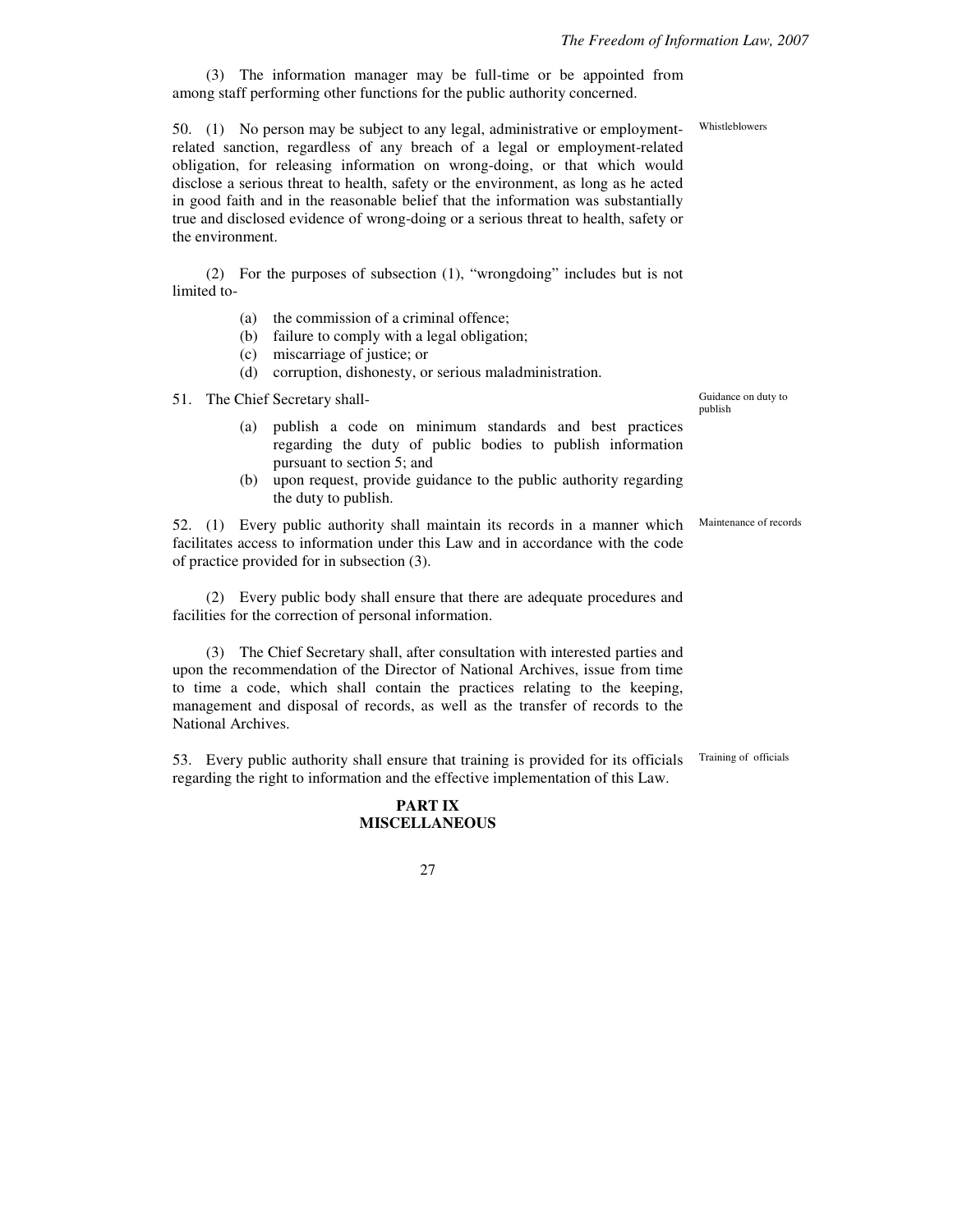Protection from liability re defamation, breach of confidence and intellectual property rights

**Offences** 

54. (1) Nothing in this Law shall be construed as authorizing the disclosure of any official record-

- (a) containing any defamatory matter; or
- (b) the disclosure of which would be in breach of confidence or of intellectual property rights.

(2) Where access to a record referred to in subsection (1) is granted in the bona fide belief that the grant of such access is required by this Law, no action for defamation, breach of confidence or breach of intellectual property rights shall lie against-

- (a) the Government, a public authority, Minister or public officer involved in the grant of such access, by reason of the grant of access or of any re-publication of that record; or
- (b) the author of the record or any other person who supplied the record to the Government or the public authority, in respect of the publication involved in or resulting from the grant of access, by reason of having so supplied the record.

(3) The grant of access to a record in accordance with this Law shall not be construed as authorization or approval-

- (a) for the purpose of the law relating to defamation or breach of confidence, of the publication of the record or its contents by the person to whom access is granted;
- (b) for the purposes of any law relating to intellectual property rights, of the doing by that person of any act comprised within the intellectual property rights in any work contained in the record.

55. (1) A person commits an offence, if in relation to a record to which a right of access is conferred under this Law, he-

- (a) alters or defaces;
- (b) blocks or erases;
- (c) destroys; or
- (d) conceals,

the record with the intention of preventing its disclosure.

(2) A person who commits an offence under subsection (1) is liable on summary conviction to a fine of one hundred thousand dollars or to imprisonment for a term not exceeding six months or to both such fine and imprisonment.

56. (1) Where access to a record is granted in accordance with this Law, the person who authorizes such access and any other person concerned in the Provisions re other laws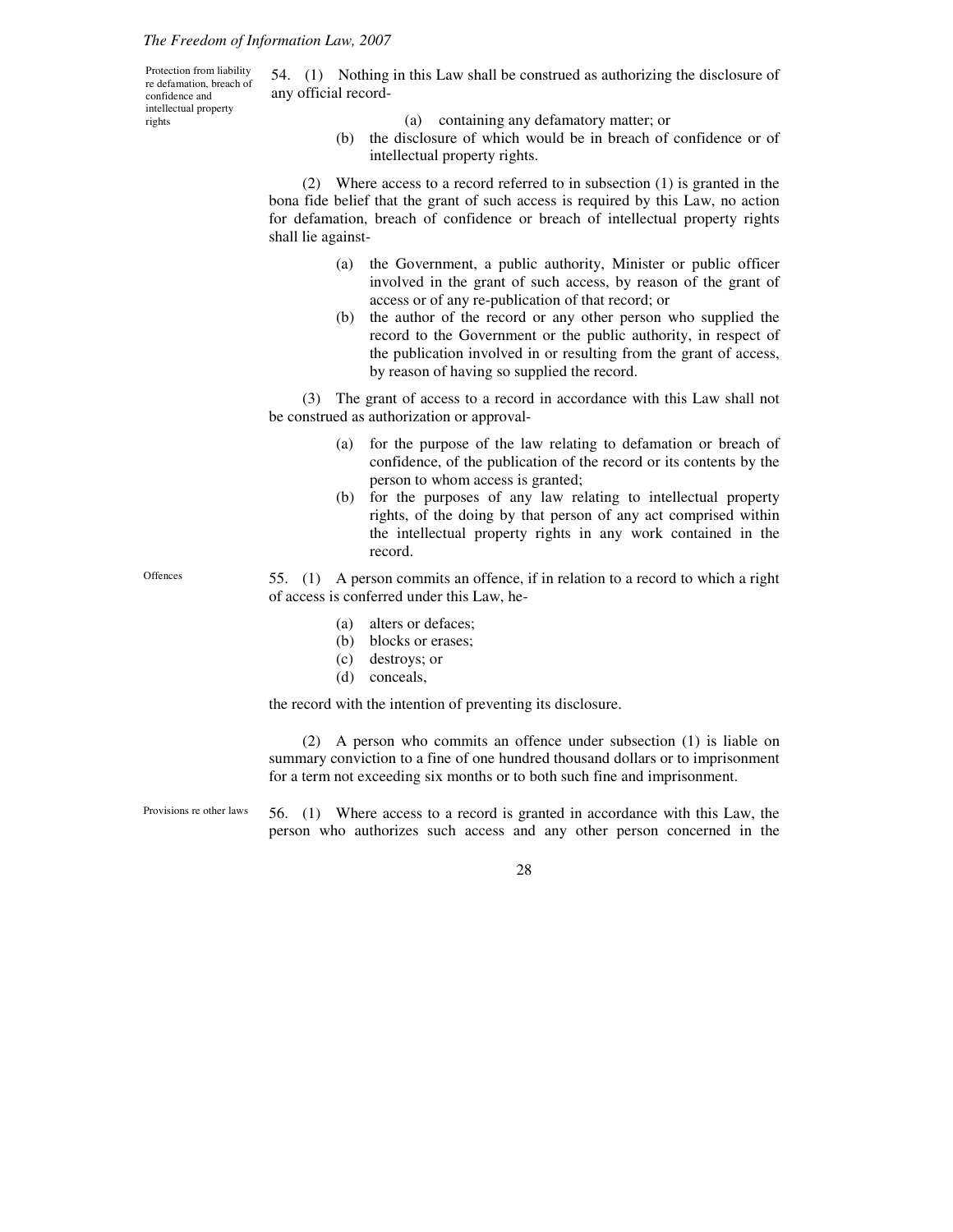granting thereof shall not, by reason only of so doing, be guilty of a criminal offence.

 (2) Any person who contravenes this Law shall not be protected against any law relating to official secrets.

57. The Governor in Cabinet may, subject to an affirmative resolution of the Legislative Assembly, make regulations-

- (a) generally for giving effect to the provisions and purposes of this Law;
- (b) prescribing the period of time for the doing of any act under this Law;
- (c) for anything that is required or permitted to be prescribed under this Law.

58. (1) This Law shall be reviewed from time to time by a committee of the Legislative Assembly appointed for that purpose.

(2) The first such review shall be conducted not later than eighteen months after the appointed day.

#### **SCHEDULE**

(Section 5)

#### INFORMATION TO BE PUBLISHED BY PUBLIC AUTHORITIES

- 1. The information referred to in section 5 of this Law is-
	- (a) a description of the functions of the public authority;
	- (b) a list of the departments and agencies of the public authority and- (i) subjects handled by each department and agency;
		- (ii) the locations of departments and agencies;
		- (iii) opening hours of the offices of the authority and its departments and agencies;
	- (c) the title and business address of the principal officer;
	- (d) a statement of the records specified in subparagraph (e) being records that are provided by the public authority for the use of, or which are used by the authority or its officers in making decisions or recommendations, under or for the purposes of, an enactment or scheme administered by the authority with respect to rights, privileges or benefits, or to obligations, penalties or other detriments, to or for which persons are or may be entitled or subject;
	- (e) the records referred to in subparagraph (d) are-

29

Regulations

Review of Law by Parliamentary Committee